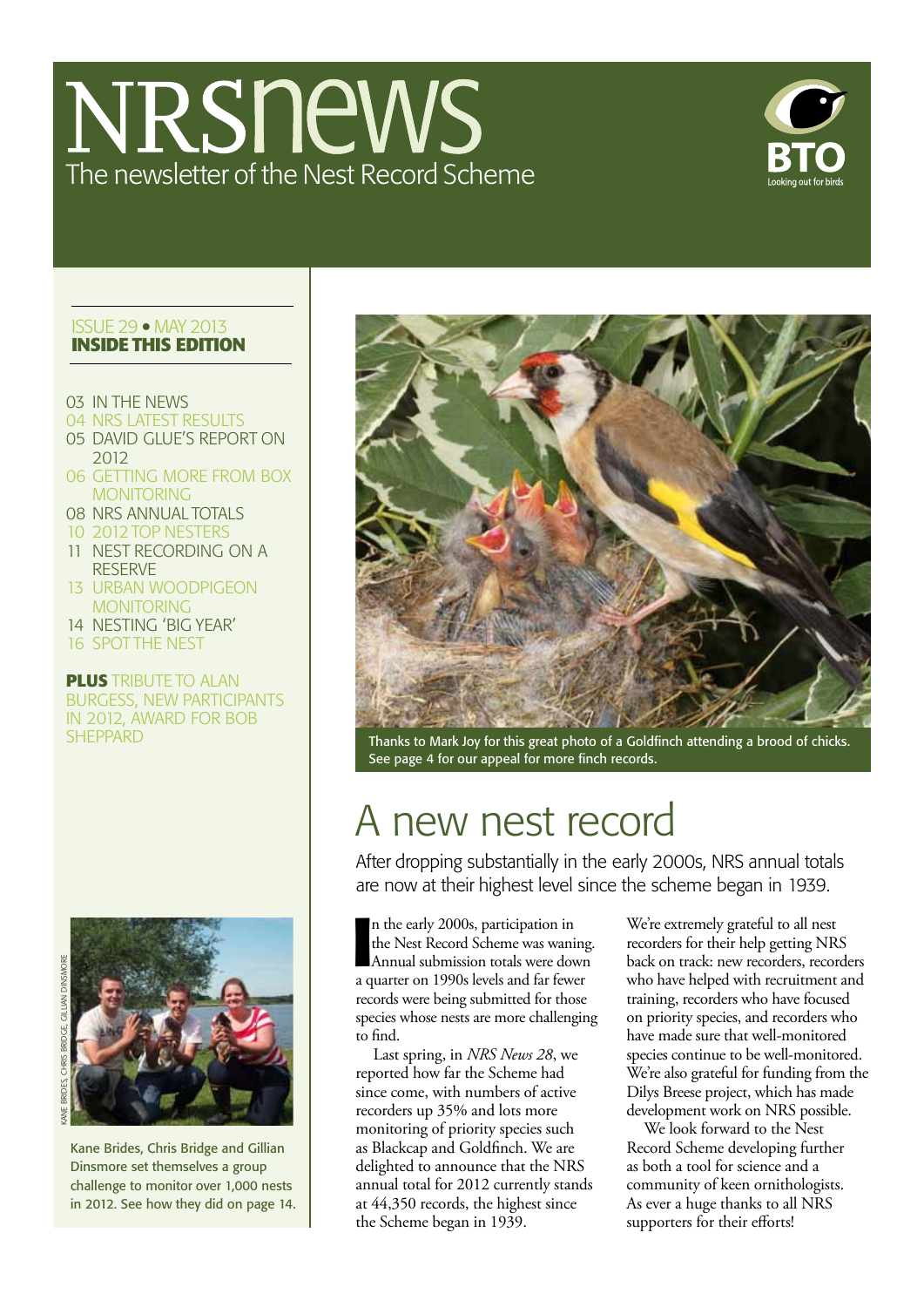## From the editor

# Welcome...

...to the 29th edition of *NRS News*. I'm very excited that, after about four years of talking about it, we're finally launching the mentoring scheme (see opposite). I hope that, as well as providing another means of training, mentoring will in time lead to more nest recorders getting to know each other locally and supporting each others' activities. For anyone starting nest recording in an area, it's a boon to be able to make contact with local ringers and nest recorders who can provide both training and potential opportunities to get involved with existing projects. And for local nest recorders, it makes sense to be aware of new volunteers in their area who might be looking for monitoring sites/ projects to get stuck into.

Once again, this newsletter brings a flavour of what different nest recorders are getting up to in different parts of the country, along with the usual nest-finding tips, news and guidance from the Demography Team on monitoring priorities. If you'd like to write an article for *NRS News*, or if you want to get in touch with one of the authors in this issue, please contact us at **nrs@bto.org**

**Carl Barimore** Editor & NRS Organiser

## A special welcome to the following new nest recorders...

Nigel Arnold • Patrick Barker • Eddie Bew • Marcia Blackman • Christopher Bridge • Genevieve Bridgeman • Colin Brown • Will Bush • Gary Carter • Steve Chastell • Michael Claydon • Don Cload • Adrian Cole • Brenda Cook • Jason Crook • Adam Cross • Mike Daly • Michael Darby • Peter Dare • Christine Darmody • Jacob Davies • Phillip Deacon • Carol Dear • Stephen Dixon • John Doe • Hugh Dorrington • Kathy Etheridge • Deborah Ewan • Terry Fountain • Christine George • William Haines • Beth Hamblin • Philip Hammond • Ian Hampson • Graham Hanlon • John Harris • Stuart Heath • Stephen Hewitt • Brian Hill • George Hills • David Hindle • Michael Holdsworth • Dave Horsley • John Howell • David Hubbard • Alan Hubbard • James Hulse • Derek Humphries • Stephen Inglis • Val Jackson • Vanessa Jackson • Nigel Jackson • Gary Johnston • Adam Jones • Philip Jordan • John Kennedy • Peter Kent • Ian Lees • Duncan Long • Ian Macpherson • John Matthews • Andrew McCubbin • Chris McIntyre • Jamie McMillan • Elizabeth Mildner • Lorraine Miller • Lowell Mills • Matthew Milton • Sandra Molloy • Karen Murray • Donald Omand • Catherine Owen-Pam • Karl Partridge • Robert Pell • Angie Polkey • Richard Priestley • Henrietta Pringle • Abigail Rhodes • Alex Rhodes • Bryn Roberts • Alison Rymell • Ashley Saunders • Sharon Scott • Jim Scott • David Smallwood • Brenda Smith • William Smith • Derek Spooner • Nick Stephens • Patricia Summerlin • Luke Sutton • John Swallow • Ian Thompson • Lewis Thomson • Dean Trenam • Barry Trevis • Steve Turnbull • Raymond Turner • John Turner • Ken Venus • Kelly Vincent • Daniel Wallace • Marcus Ward • Stephen Ward • Roger Warren • Paul Watts • Daniel Webb • Stephen Westerberg • Michael Whelan • Oscar Wilkie • Helen Williams • Stephanie Witham • Hannah Woodhouse • Chris Wright

## nrs News

*NRS News* is the annual newsletter for supporters of the Nest Record Scheme (NRS). The views expressed by the contributors to this newsletter are not necessarily those of the Editor, the Council of the BTO or its Committees.

*NRS News* is written by you, so please send your ideas and contributions to:

#### Carl Barimore,

NRS Organiser, Nest Record Scheme, BTO, The Nunnery, Thetford, Norfolk IP24 2PU Tel: (01842) 750050 Fax: (01842) 750030 Email: nrs@bto.org

Desk-top publishing: Carl Barimore and Jane Waters.

Printers: Swallowtail Print, Norwich.

Thanks to the proof readers for all their efforts!

The Nest Record Scheme is funded by a partnership of the British Trust for Ornithology and the Joint Nature Conservation Committee (on behalf of Natural England, Scottish Natural Heritage, Natural Resources Wales, and the Northern Ireland Environment Agency).

The British Trust for Ornithology is a charity dedicated to researching birds found in the UK. For Membership details please contact Chris Morley at info@bto.org

Cover photo: .Mark Joy



British Trust for Ornithology The Nunnery, Thetford, Norfolk. IP24 2PU Tel: (01842) 750050 Fax: (01842) 750030 Email: nrs@bto.org Web site: www.bto.org Registered Charity

No 216652 (England & Wales) No SC039193 (Scotland)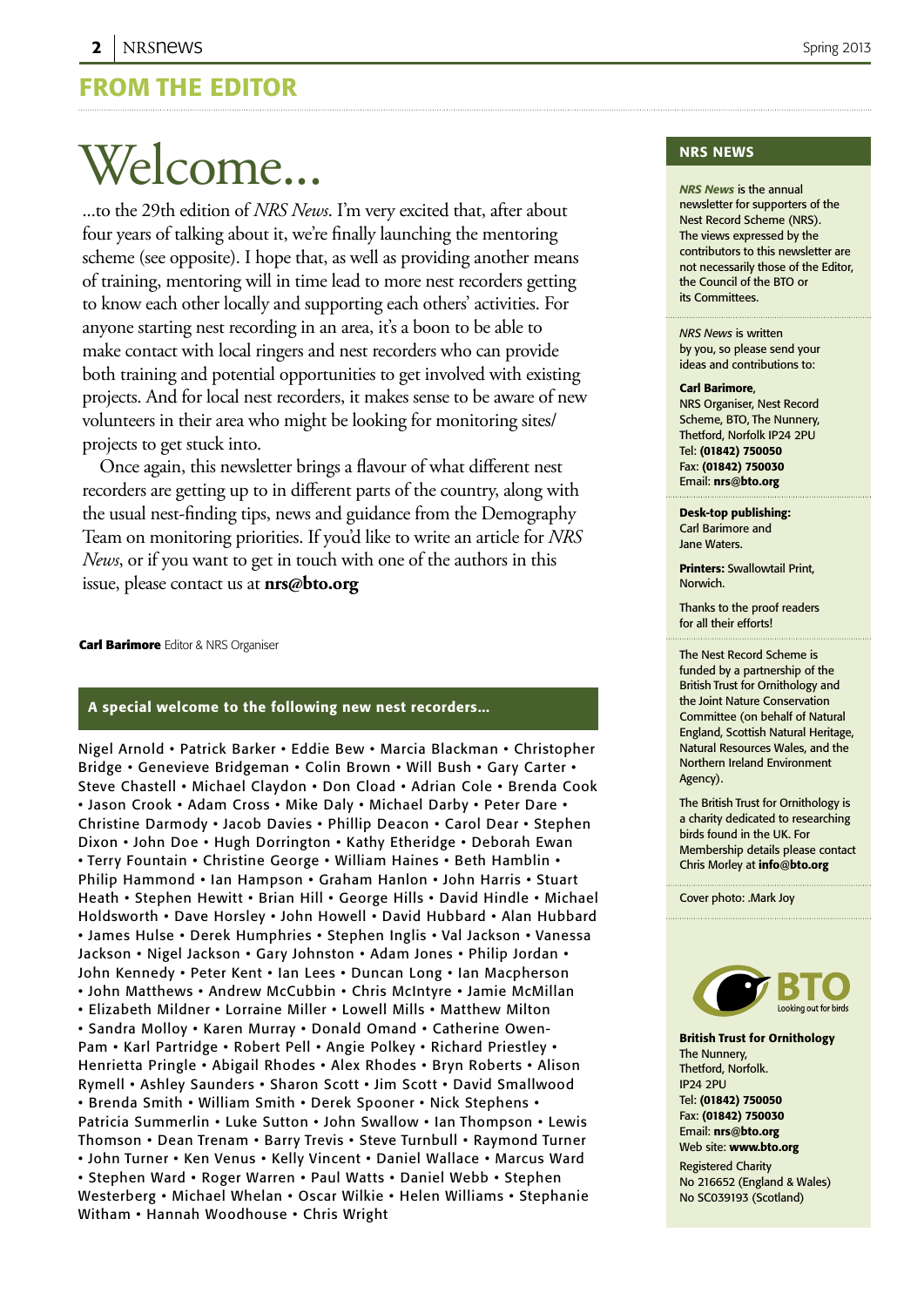## In the news...

## **TRAINING**

## NRS mentoring launches this spring

Over the past six years, thanks to volunteers Tony Davis, Richard Castell, David Oliver, Daniel Eva, Steve Carter, Peter Kent, Matt Prior, Alison Rymell, Steve Hewitt and others, 17 field courses on finding and monitoring nests have been run across the country, with training given to 176 people.

Building on the success of these courses, we are now introducing an NRS Mentoring Scheme to make training both more widely available and more flexible. 'Mentors' are experienced nest recorders who have volunteered to help others by making themselves available to be contacted for advice and training in the field. New participants will be able to find and contact their nearest NRS mentor by going to **www.bto.org/volunteer-surveys/nrs/mentoring** and searching the interactive map (right). In due course, we hope to have at least one mentor available per county.

If you're interested in becoming a mentor, please email nrs@bto.org or have a look at the information sheet at www. bto.org/volunteer-surveys/nrs/mentoring. You don't have to been an expert on hundreds of species to be a mentor, nor have lots of time available. Just a couple of hours spent helping one new participant each season would be a huge help. Many thanks indeed to those who have registered so far.

Places are still available on this year's training courses in Cheshire (24–26 May) and Fife (31 May–2 June). See www. bto.org/volunteer-surveys/nrs/taking-part/trainingcourses for more details.



ABOVE: Paticipants will be able to find and email their nearest mentor by using a map on the NRS webpages. BELOW: Tutor Richard Castell talks about sticks on the 2012 Cheshire course.



### appeal

## **Please send us your pics**

All the nest photographs featured in *NRS News,* as well as BTO leaflets, posters and online material, are very kindly provided by volunteers. Although we are regularly sent photographs of nests for a range of species, we have few of the following: **Moorhen, Coot, Stock Dove, Woodpigeon, Tawny Owl, Dipper, Dunnock, Jackdaw, Chaffinch** and **Linnet.** If you have photos you'd be happy to supply for BTO use, please do let us know (**nrs@bto.org**).



Top: Long-tailed Tit nest by Chris and Elspeth Rowe, who have provided over 100 photos for BTO use. Bottom: Starling clutch in a box by Richard Castell, who has provided many photos for use in BTO publications.

## Making waves

Listeners to BBC Radio 4's *The Living World* have recently been getting a flavour of nest monitoring thanks to interviews with Dave Leech on Reed Warblers (29 July) and Emily Joachim on Little Owls (19 August). Listen to both online, along with Mark Lawrence's 2010 interview on nest finding:

 A home in the reeds www.bbc.co.uk/programmes/b01l5pfk **•** Little Owls

- www.bbc.co.uk/programmes/ b01m0f1r
- The nest finder of Dartmoor
- www.bbc.co.uk/programmes/b00tcy3n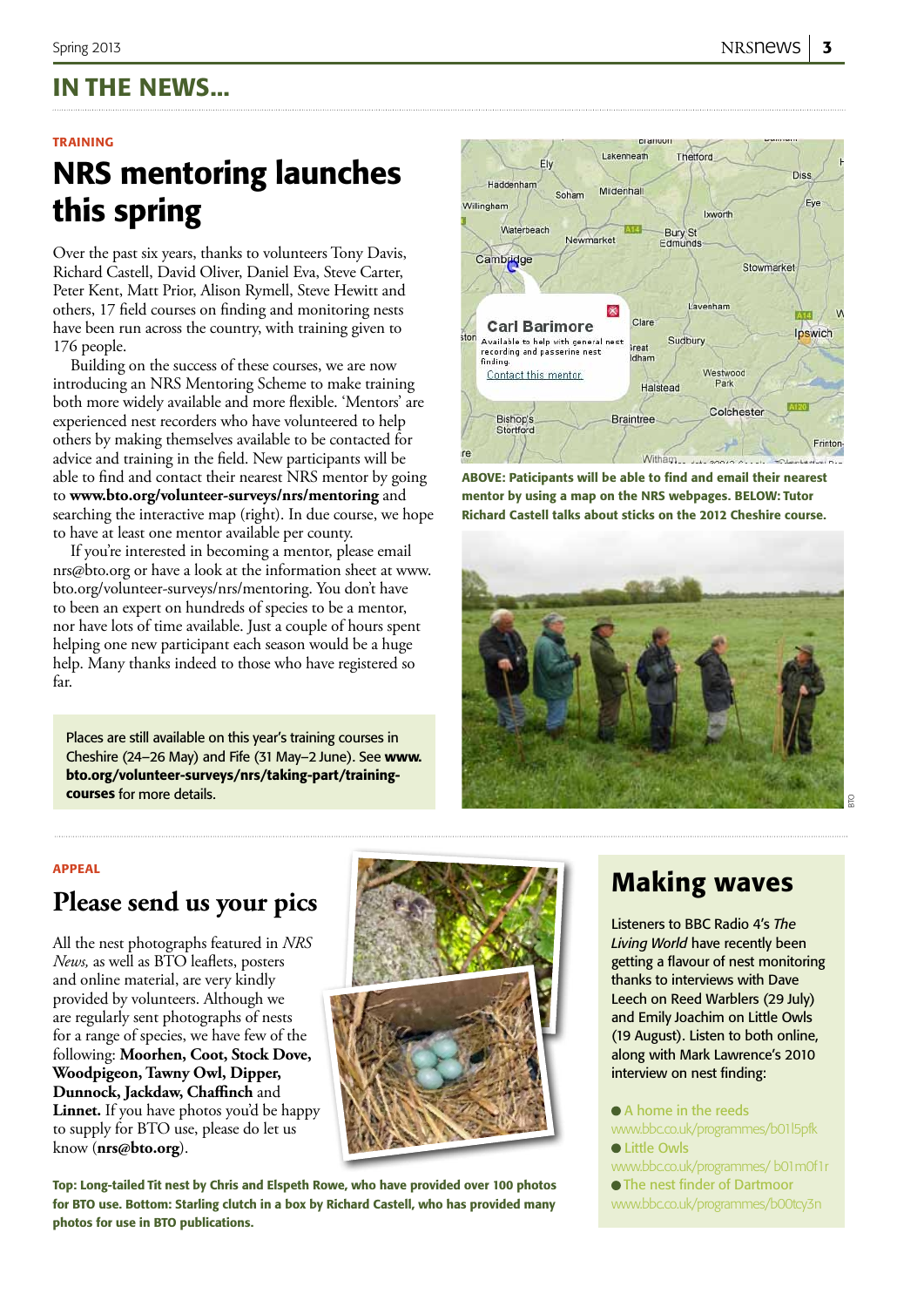## NRS Latest results

# Finding finches – a priority group for NRS

Annual record totals for many species are showing a positive trend for the first time in many years, but there are some exceptions. Dave Leech explains why more recorders should become fascinated by finches.

f 2012 was your first year of<br>monitoring nests for the BTO,<br>I can assure you that it can only<br>get better from here on in. With rain f 2012 was your first year of monitoring nests for the BTO, I can assure you that it can only falling in record-breaking volume during the key months of April and June, the first half of the season was a near-total washout. The problems this caused for nest recorders were nothing compared to those it posed for the birds themselves, and no-one will be surprised to hear that the preliminary NRS results produced last autumn (**www.bto.org/nrsprelim2012**) showed a significant decline in the number of offspring fledged across the board, from raptors to passerines. The preliminary CES results (www.bto. org/cesprelim2012) suggest that the reduced productivity may have been compounded by a fall in survival rates post-fledging, the ratio of juvenile to adult birds caught in mist nets falling well below average for the majority of resident and migrant species.

One of the worst-hit species was Chaffinch, the number of fledglings produced per breeding attempt (FPBA) dropping by 57% (Fig 1) due to declines in both the proportion of nests failing during incubation and the average brood size of those that made it as far as hatching. Chaffinches do tend to build in high, relatively exposed spots in shrubs and trees and may therefore be particularly susceptible to waterlogging during heavy rain. The reduction in caterpillar numbers during the cold, wet weather, apparent from the simultaneous fall in Blue and Great Tit productivity, may also have led to more irregular incubation or brooding patterns and to decreased nestling food

availability.

While BBS results suggest that the UK Chaffinch population is still on the rise, increasing in number by 27% over the last 45 years, analysis of NRS data has identified a decline in breeding success of approximately 20% since the late 1980s. The reasons for this are not yet clear, but productivity may be density dependent, reflecting more intense competition for nestling food with other breeding pairs as numbers increase. Such competition may be exacerbated by the increasing asynchrony between hatching dates and caterpillar availability in woodlands as springs warm.

One of the most powerful methods of investigating causes of breeding declines is through the exploration of spatial variation in the dataset. Are populations in a particular region or habitat faring better than others, and does this relate to differences in abundance or climate? Large annual sample sizes are needed to answer these questions but representation of finches in the NRS dataset is relatively poor, even for species frequenting gardens and those with a tendency to nest in loose colonies. As a result, more finches feature on the NRS priority list (**www.bto.org/volunteer-surveys/nrs/ taking-part/priority-species/full-list**) than do warblers, thrushes, pipits or buntings. Submissions for Chaffinch, Greenfinch (Fig 2), Linnet, Lesser



ABOVE: Figure 1. Fledglings per breeding attempt for Chaffinch 1960–2012. BELOW: Figure 2. Greenfinch nest record submissions 1960–2012.



Redpoll and Bullfinch have all declined by at least 50% since the 1970s (Fig 2), despite population sizes of some species increasing at the same time.

We are incredibly grateful for the positive response to our requests for increased monitoring of open-nesting passerines. Linnet is a species that has clearly benefited, submissions having doubled over the last five years, while Goldfinch totals in 2012 were the third highest in the history of the scheme. This is great progress and we'd love the 2013 season to mark a reversal in the trends for some of the other finches; David Oliver's article on Bullfinch nest finding on page 12 is sure to provide inspiration, but don't forget to keep your eyes peeled for Chaffinch and Greenfinch nests too.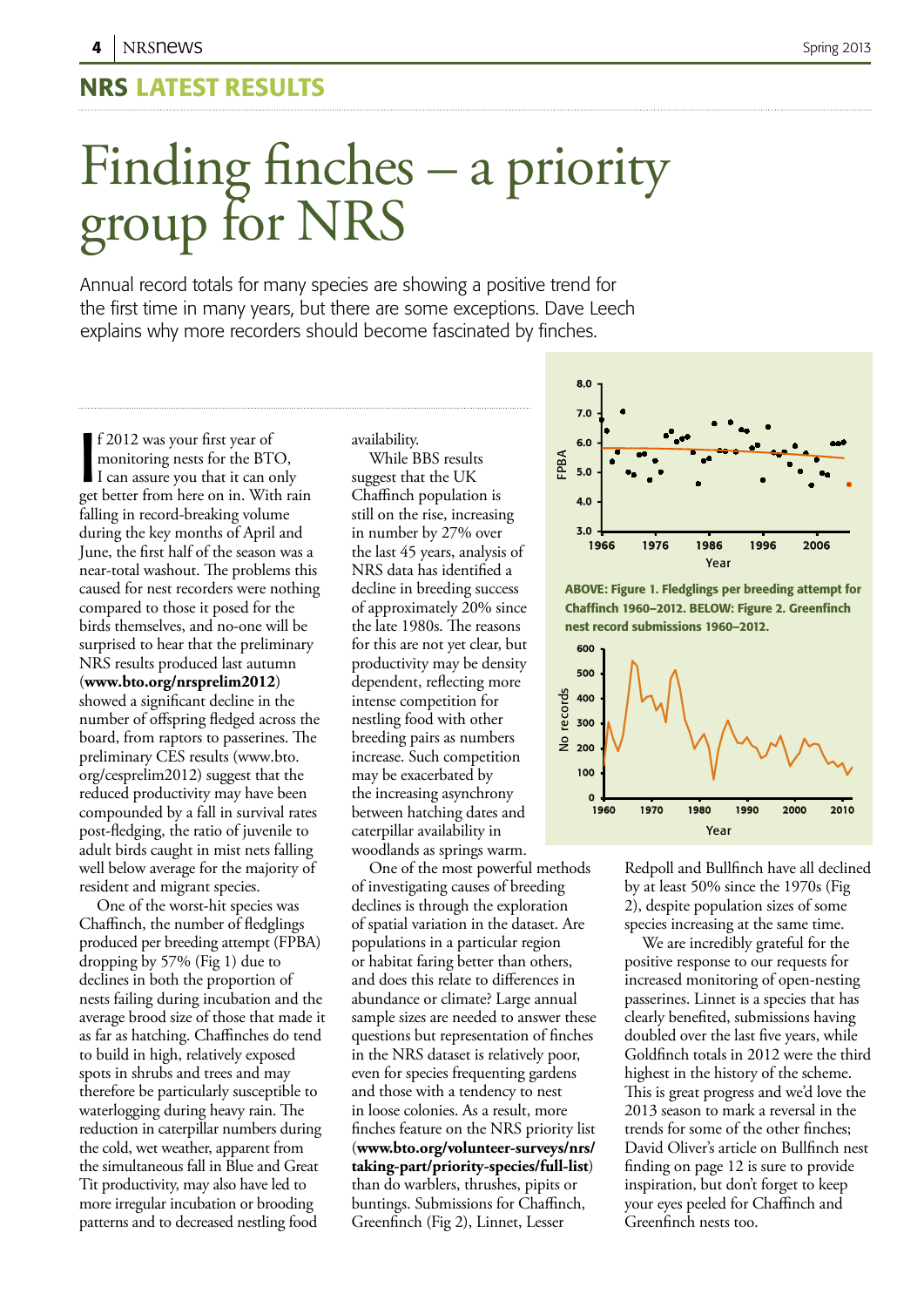## Breeding birds and the weather in 2012

BTO research ecologist David Glue summarises the breeding season, drawing on comments and findings from nest recorders, ringers and reserve wardens.

a balmy 13.9°C in Devon as<br>a southwesterly airsteam of<br>subtropical Atlantic origin engulfed anuary temperatures reached a balmy 13.9°C in Devon as a southwesterly airsteam of the UK. The midwinter heat and a surfeit of sunshine brought out basking butterflies—Brimstone, Comma, Peacock, and Red Admiral and flowering foxglove, bluebell and roses. A loud, rich dawn chorus was more akin to March, and there were various reports of Woodpigeon, Collared Dove, Mallard, Moorhen, Tawny Owl, Stock Dove, Crossbill and Robin with eggs or young. Spring seemed poised to burst, but then a bubble of intensely cold air arrived from Russia, resulting in rock hard, snow-clad countryside for the first two weeks in February, the coldest since 1991. Songbirds on territories reverted to feeding in flocks, and only a few species were noted nesting by mid February.

## **April power showers**

Magical shirt-sleeve, summerlike heat in March—the warmest since 1997, with a record high of 22.9°C for Scotland—accompanied blue cloudless skies, caused by an anticyclonic block. A spate of nest building by tits, wildfowl, raptors, Robin, Song Thrush and Wren in the first half of March was followed by a busy period for corvids, doves, thrushes, Buzzard, Red Kite, Raven, Nuthatch and Ring-necked Parakeet. Aerial insects, notably butterflies and midges, were in abundance, but the heat also brought rock hard soils, fewer ground invertebrates, retarded leaf bud burst and night chill. Meanwhile, although short-haul spring migrant Blackcap and Chiffchaff arrived 'on cue' in the UK, longer-distance migrants were held back for at least a fortnight by cyclonic weather in the Mediterranean Basin, causing sand

storms, lashing rain, and even snow in Iberia. April heralded a challenging switch to a cooler, moist, northwesterly Polar Maritime Atlantic airstream, accompanied by severe frosts and a regress to winter mode for many residents. A drab, grey, chilly April (the coldest since 1981), with below average temperatures and many areas receiving at least double the usual amount of rainfall, led to delayed and staggered laying, chilled clutches and moribund broods for dabbling ducks, rails, doves, tits, finches and scrub and leaf warblers.



The cruellest month: April was the wettest since 1910, resulting in nest failures for species like Chaffinch.

## **Monsoon May**

The 2012 breeding season lurched along uncomfortably. Slow-to-return summer migrants were quick to commence breeding, frustrating nest recorders with their limited song periods. Repeat slow-moving rain belts tracked eastwards across the UK in the first two weeks of May, delivering monsoon-like deluges, hail storms and tornadoes. One hundred mph winds across northern hills proved too severe for the hardiest of montane plovers, grouse, Merlin and Ring Ouzel. On rivers, flooding overcame Mute Swan, Common Sandpiper, Kingfisher, and Sand Martin, and species in all habitats suffered sodden nests, deserted clutches and small brood sizes. Barn Owl pairs, having laid plentifully in the spring warmth, now endured locally heavy losses as adverse weather made hunting difficult. May closed with a welcome ten-day window of high pressure, lifting temperatures to 25°C for the first time since late March.

## **July gales**

June enhanced the cool, damp, turbulent theme of summer 2012; often chilly by day with damning night frosts and fitful sunshine. Earlyon, gales of over 50 mph and lashing rain uprooted crown-heavy trees, leaving developing or 'branching' young of Grey Heron, Red Kite, Osprey, Peregrine and Raven, orphaned, dislodged or moribund. Torrential downpours caused flash floods in many areas, leading to heavy losses among breeding coastal gulls, terns, plovers, Skylark, pipits and chats. On the other hand, surprise pairs of Black-headed Gull, Lapwing, Little Ringed Plover and Yellow Wagtail were discovered nesting on field margins and brown field sites. As see-sawing temperatures and repeated downpours continued throughout July, multi-brooded migrants and residents such as Swallow, Reed Warbler, Wren and Yellowhammer, attempted repeat broods, while modest and meagre sized mixed flocks of tits, warblers, Treecreeper and crests, hinted at a 'below par' nesting season, which the CES and NRS 2012 preliminary reports would later confirm.

The year 2012 will be remembered for its exceptionally cold and wet April and June, which, spanning the heart of the nesting period for many UK residents and summer migrants, severely affected the fortunes of UK breeding birds.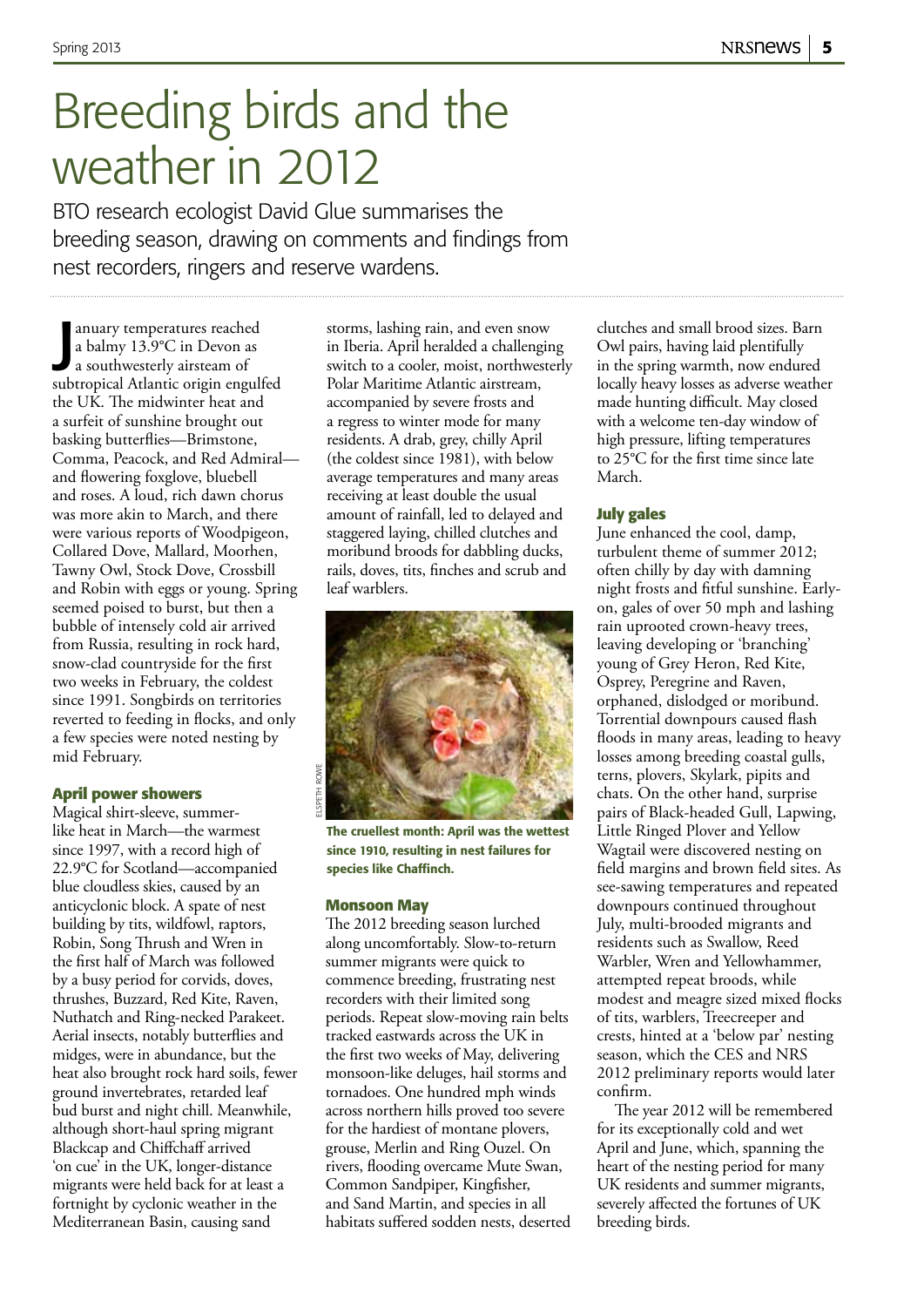## Boxing clever

Does the world really need more Blue Tit nest records? Absolutely, particularly if they're in the right location and brood sizes are recorded when chicks are large.

### Dave Leech Senior Research Ecologist

## **NRS coverage of tits and flycatchers**

Box-nesting passerines are the group recorded in greatest numbers for the NRS. Each year, over 6,000 Blue Tit nesting attempts are monitored for the scheme, while data are collected at a further 4,600 Great Tit nests. Pied Flycatcher submissions have dropped by 60% since their peak in the mid-1980s, reflecting a general population decline, but we still receive 900–1,200 records per annum. It is tempting to think that these figures represent overkill and that extension of coverage to new sites is no longer necessary, but nothing could be further from the truth; the BTO datasets held on these species are without doubt the most extensive in the world and provide essential information about the impact of climate change on breeding birds.

Prior to IPMR [seems like such a long time ago now! Ed], the proportion of these data that could be computerised was severely restricted by the cost of computerisation, but

LEECH dave leech**DAVE**  the advent of electronic submission means that more than 90% of the data submitted is currently loaded onto the database soon after receipt. There are still significant numbers of historic cards sitting in the archives, but thanks to the efforts of our volunteer inputters, we are now making serious inroads into the backlog and at least 40% of the data submitted in any one year since 1939 are now available for analysis.

### **Space – the next frontier?**

The long-term trends published each year in the *BirdTrends* report (**www.bto.org/birdtrends**) are based on average values at a UK scale. However, the volume of data now computerised opens up the possibility of exploring spatial variation in breeding success within individual seasons. By modelling the relationship between laying dates, latitude and habitat, we are able to make accurate predictions of the timing of breeding of tits and flycatchers at any location



Still here? Getting in a count of large chicks, such as this Blue Tit brood of nine at stage 'FL', will help us find out more about brood reduction.



Figure 1. Map showing variation in Blue Tit laying dates across the UK during 2011. Red indicates earliest laying, with orange areas intermediate and yellow areas latest.

in the UK on an annual basis (Fig 1). This provides a powerful tool for exploring the influence of phenological disjunction, the increasing mismatch between peaks in caterpillar availability and chick food demand that may occur in warmer springs.

Work in The Netherlands suggests that offspring of birds that lay earlier will have access to more food. So, do early-laying birds fledge more young? And is the influence of laying date more pronounced at higher temperatures? Or in certain habitats? These are just some of the questions we are addressing as part of an ongoing NERC-funded study involving CEH, Rothamsted and a number of other partner organisations, incorporating a huge rage of taxa, from algae to seals.

## **Priorities – Scottish records and late visits**

To maximise the power of these analyses, it is important to use data collected across the widest range of locations and habitats possible. Records from northern populations, especially those in Scotland, would be particularly valuable; of the 6,133 Blue Tit records submitted from 2012 (at the time of writing), only 188 were in Scotland, and only 306 of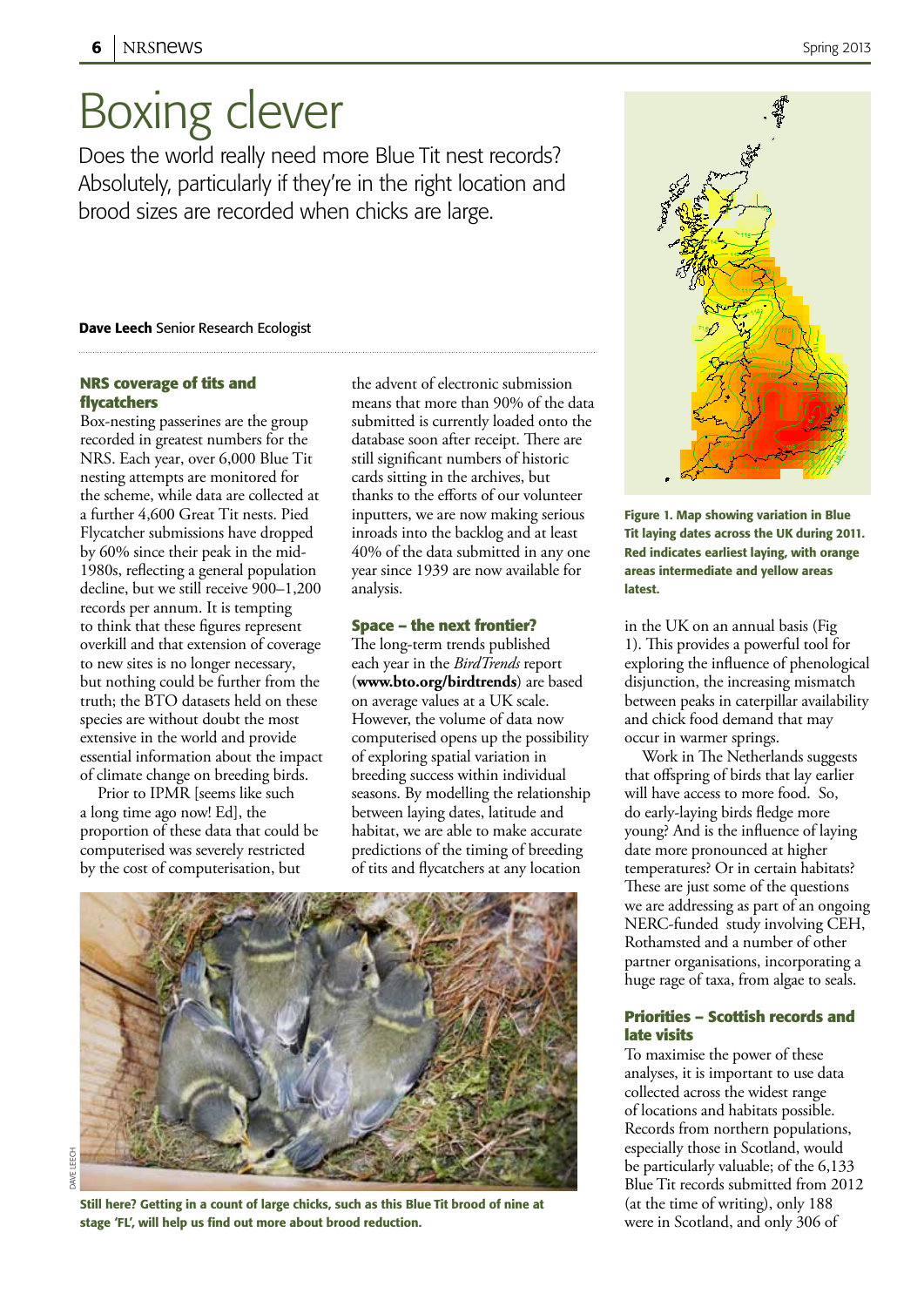



the 4,763 Great Tit attempts monitored last year were north of the border. Gardens and parks are also under-represented in the annual sample, accounting for fewer than 10% of submissions for tit species. Data from areas of human habitation allow us to investigate the role that supplementary feeding and heat island effects may play in mediating climate change impacts.

An increase in the frequency of late visits would also greatly increase the value of your records. Reductions in caterpillar availability due to climate change typically manifest themselves through partial brood losses, which are most likely to take place when the energetic demand of the chicks is highest, 9–12 days after hatching (Fig 2). While the majority of broods are ringed, this tends to occur immediately before the period of peak mortality and relatively few nests are revisited before fledging, so data on brood sizes when chicks are large is scarce. Repeat visits when chicks are 10–14 days old would provide vital information about the extent of brood reduction in warm and cool springs.

The take-home message is that no species is too common to monitor. While it might seem that we have plenty of information to inform population models, increasing the geographical and habitat coverage of the scheme is vital if we are to fully understand the impacts of global warming on birds.

#### Alan Burgess 1944–2012

### By Tracy Burgess Alan's daughter

Alan's interest in nature was evident from an early age when as a teenager he would cycle into the Peak District and spend nights sleeping on the moors in order to listen to the dawn chorus.

In the early 1960s, Alan obtained his bird ringing permit and, with Jeremy Sorensen, spent the next 10 years ringing thousands of birds on the edge of the Pennine Moors in Derbyshire, Cheshire and Lancashire.



In 1987, Alan moved with his family to Helmesley Farm on the edge of the Peak District and embarked on his own project: using his knowledge of ecology and skills as a landscape architect to transform a 4.5 acre plot of intensively grazed farmland into woodland. Alan spent the next 25 years on this project and took on the ambitious task of recording every pair of breeding birds and monitoring every nesting attempt on the site. This resulted over 1,000 nest records for the BTO, including 46 Bullfinch records and 104 Goldfinch.

Alan also contributed to the BTO's Constant Nest Monitoring Plots (CNMP) survey and to the Cheshire Butterfly Recording Scheme. The wood Alan created at Helmesley Farm is now named Alan's Wood.

## Heavyweight boxer

By Alan Ball Nest recorder and ringer

Long-time BTO member Bob Sheppard has been recognised in the Queen's Birthday Honours List with a British Empire Medal for services to conservation.

Bob began putting up Barn Owl boxes in Lincolnshire more than 30 years ago. Since then hundreds have been erected on farms and

estates across the county, and many more along river corridors, thanks to Bob's work with Colin Shawyer of the Wildlife Conservation Partnership, the Environment Agency and all 12 drainage boards in the county.

Bob also builds and erects Little Owl boxes, using his own very successful design (see *NRS News 25*), and

he now monitors around 60 Little Owl pairs annually. In 2012, two pairs of Peregrines nested on platforms put up by Bob, one of which was 86 metres up on a telecommunications tower testament to the fact that Bob will always rise to the challenge!

Bob introduced me to the world of birds of prey in 1995 and between us we now ring around 1,000 adults and chicks and submit over 500 nest records to the BTO every year. Bob' s contribution to Barn Owl conservation in Lincolnshire is unequalled and it's surely no coincidence that the county Barn Owl population has undergone a likely four-fold increase over the period Bob's been active. His recent recognition is thoroughly deserved and I feel privileged to work alongside Bob as we continue to conserve and monitor birds of prey in Lincolnshire.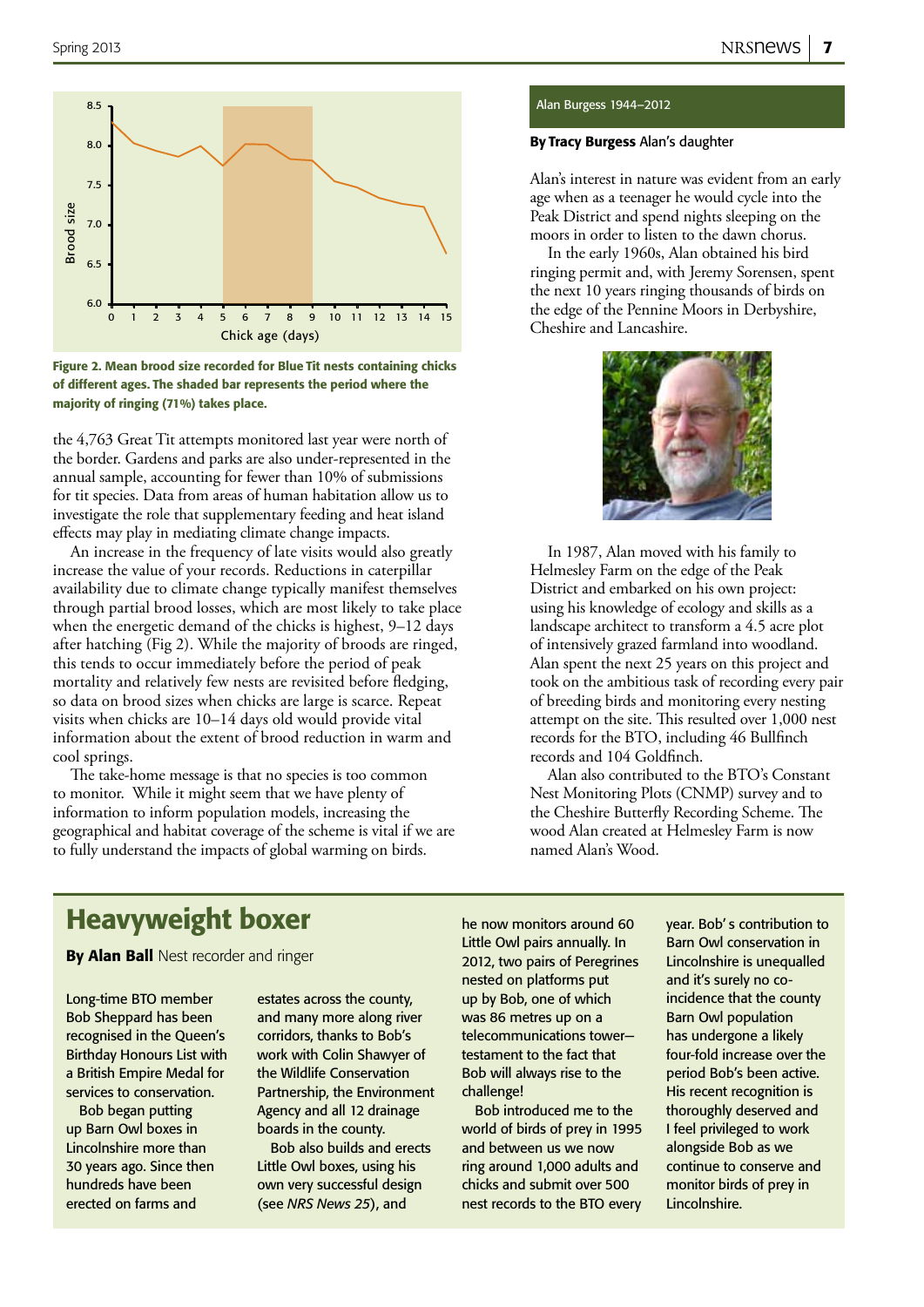# Nest Record Scheme totals

A summary of the number of records per species submitted to the Nest Record Scheme in 2011, 2012 and from 1939–2012 (as of April 2013).

Species preceded with a bullet-point are listed in the annual BirdTrends report (www.bto.org/birdtrends). An asterisk marks species that are on the NRS priority species list (www.bto.org/volunteer-surveys/nrs/taking-part/nrspriorities). Schedule 1 species are in italics (please note that this list relates to GB classification and varies for Eire, Northern Ireland and the Isle of Man).

| <b>Species</b>                | Code         | 2011           | 2012           | <b>Total</b> |
|-------------------------------|--------------|----------------|----------------|--------------|
| • Mute Swan*                  | <b>MUTSW</b> | 121            | 134            | 7,483        |
| Whooper Swan                  | <b>WHOSW</b> | $\overline{2}$ | 0              | 28           |
| <b>Bar-headed Goose</b>       | <b>BAHGO</b> | 0              | 0              | 9            |
| Greylag Goose                 | <b>GREGO</b> | 65             | 62             | 1,242        |
| <b>Snow Goose</b>             | <b>SNOGO</b> | 0              | 0              | 8            |
| <b>Canada Goose</b>           | <b>CANGO</b> | 144            | 124            | 5,344        |
| <b>Barnacle Goose</b>         | <b>BARGO</b> | 1              | 1              | 77           |
| <b>Egyptian Goose</b>         | <b>EGYGO</b> | 18             | 19             | 194          |
| <b>Ruddy Shelduck</b>         | <b>RUDSH</b> | 1              | 0              | 5            |
| <b>Shelduck</b>               | <b>SHELD</b> | 6              | $\overline{7}$ | 391          |
| <b>Wood Duck</b>              | <b>WOODU</b> | 1              | 0              | 4            |
| <b>Mandarin</b>               | <b>MANDA</b> | 32             | 31             | 876          |
| Wigeon                        | <b>WIGEO</b> | 0              | 1              | 188          |
| Gadwall                       | <b>GADWA</b> | 20             | 14             | 287          |
| <b>Teal</b>                   | TEAL.        | $\overline{2}$ | 2              | 245          |
| <b>Mallard</b>                | <b>MALLA</b> | 137            | 168            | 10,298       |
| Pintail                       | <b>PINTA</b> | 0              | 0              | 23           |
| <b>Garganey</b>               | <b>GARGA</b> | $\Omega$       | 0              | 11           |
| <b>Shoveler</b>               | <b>SHOVE</b> | 0              | 6              | 241          |
| <b>Red-crested Pochard</b>    | <b>RECPO</b> | 6              | $\mathbf{1}$   | 33           |
| Pochard                       | <b>POCHA</b> | 3              | 7              | 293          |
| <b>Tufted Duck</b>            | <b>TUFDU</b> | 37             | 12             | 1,492        |
| Eider*                        | <b>EIDER</b> | 340            | 310            | 11,408       |
| <b>Common Scoter</b>          | COMSC        | $\Omega$       | $\Omega$       | 43           |
| Goldeneye                     | <b>GOLDE</b> | 20             | 16             | 311          |
| <b>Red-breasted Merganser</b> | <b>REBME</b> | $\mathbf{1}$   | $\Omega$       | 294          |
| Goosander                     | <b>GOOSA</b> | 13             | 8              | 442          |
| <b>Ruddy Duck</b>             | <b>RUDDU</b> | $\Omega$       | 0              | 185          |
| <b>Red Grouse</b>             | <b>REDGR</b> | 10             | 14             | 888          |
| Ptarmigan                     | <b>PTARM</b> | $\mathbf{1}$   | $\Omega$       | 133          |
| <b>Black Grouse</b>           | <b>BLAGR</b> | 4              | 0              | 86           |
| Capercaillie                  | <b>CAPER</b> | $\mathbf 0$    | 0              | 92           |
| <b>Red-legged Partridge</b>   | <b>RELPA</b> | 8              | 4              | 515          |
| <b>Grey Partridge</b>         | <b>GREPA</b> | 3              | $\mathbf{1}$   | 876          |
| Quail                         | QUAIL        | 0              | 0              | 16           |
| <b>Pheasant</b>               | <b>PHEAS</b> | 45             | 41             | 2,460        |
| <b>Golden Pheasant</b>        | <b>GOLPH</b> | 0              | 0              | 6            |
| • Red-throated Diver*         | <b>RETDI</b> | 18             | 20             | 2,525        |
| <b>Black-throated Diver</b>   | <b>BLTDI</b> | 5              | 5              | 256          |
| <b>Little Grebe</b>           | <b>LITGR</b> | 46             | 37             | 2,916        |
| <b>Great Crested Grebe</b>    | <b>GRCGR</b> | 145            | 108            | 4,748        |
| <b>Slavonian Grebe</b>        | <b>SLAGR</b> | 16             | 8              | 224          |
| <b>Black-necked Grebe</b>     | <b>BLNGR</b> | 0              | 0              | 31           |
| Fulmar*                       | <b>FULMA</b> | 7              | 205            | 7,891        |

| <b>Species</b>               | Code         | 2011           | 2012           | <b>Total</b> |
|------------------------------|--------------|----------------|----------------|--------------|
| <b>Manx Shearwater</b>       | <b>MANSH</b> | 0              | 80             | 713          |
| <b>Storm Petrel</b>          | <b>STOPE</b> | $\Omega$       | $\Omega$       | 92           |
| Leach's Petrel               | <b>LEAPE</b> | 0              | 0              | 75           |
| <b>Gannet</b>                | <b>GANNE</b> | $\Omega$       | $\Omega$       | 33           |
| Cormorant*                   | CORMO        | 46             | 126            | 2,686        |
| Shag*                        | SHAG.        | 283            | 442            | 16,614       |
| <b>Bittern</b>               | <b>BITTE</b> | 0              | 1              | 40           |
| <b>Little Egret</b>          | <b>LITEG</b> | 31             | 42             | 249          |
| • Grey Heron*                | <b>GREHE</b> | 92             | 101            | 9,005        |
| <b>Honey Buzzard</b>         | <b>HONBU</b> | 17             | $\overline{7}$ | 205          |
| <b>Red Kite</b>              | <b>REDKI</b> | 314            | 397            | 1,875        |
| <b>White-tailed Eagle</b>    | <b>WHTEA</b> | $\mathbf{1}$   | 1              | 17           |
| <b>Marsh Harrier</b>         | <b>MARHA</b> | 21             | 27             | 208          |
| • Hen Harrier*               | <b>HENHA</b> | 5              | 13             | 2,058        |
| <b>Montagu's Harrier</b>     | <b>MONHA</b> | 0              | 0              | 47           |
| <b>Goshawk</b>               | <b>GOSHA</b> | 86             | 103            | 1,729        |
| · Sparrowhawk*               | <b>SPARR</b> | 84             | 62             | 6,001        |
| • Buzzard                    | <b>BUZZA</b> | 273            | 249            | 8,220        |
| <b>Golden Eagle</b>          | <b>GOLEA</b> | 20             | 17             | 731          |
| <b>Osprey</b>                | <b>OSPRE</b> | 14             | 19             | 163          |
| • Kestrel                    | <b>KESTR</b> | 413            | 488            | 11,199       |
| • Merlin*                    | <b>MERLI</b> | 73             | 52             | 4,213        |
| • Hobby                      | <b>HOBBY</b> | 90             | 62             | 1,431        |
| • Peregrine                  | <b>PEREG</b> | 139            | 190            | 3,992        |
| <b>Water Rail</b>            | <b>WATRA</b> | 3              | 5              | 119          |
| <b>Corncrake</b>             | <b>CORNC</b> | $\overline{0}$ | $\overline{0}$ | 32           |
| • Moorhen*                   | MOORH        | 250            | 282            | 25,819       |
| • Coot                       | COOT.        | 803            | 764            | 24,114       |
| • Oystercatcher*             | <b>OYSTE</b> | 353            | 456            | 19,603       |
| <b>Black-winged Stilt</b>    | <b>BLWST</b> | $\mathbf 0$    | $\Omega$       | 4            |
| Avocet                       | <b>AVOCE</b> | 36             | 45             | 1,062        |
| <b>Stone Curlew</b>          | <b>STOCU</b> | $\Omega$       | $\Omega$       | 425          |
| <b>Little Ringed Plover*</b> | <b>LIRPL</b> | 77             | 43             | 3,028        |
| • Ringed Plover*             | <b>RINPL</b> | 171            | 201            | 11,665       |
| <b>Kentish Plover</b>        | <b>KENPL</b> | 0              | 0              | 19           |
| <b>Dotterel</b>              | <b>DOTTE</b> | $\mathbf 0$    | 1              | 265          |
| · Golden Plover*             | golpl        | 6              | 11             | 958          |
| • Lapwing*                   | <b>LAPWI</b> | 335            | 339            | 29,016       |
| <b>Dunlin</b>                | DUNLI        | 4              | 0              | 581          |
| <b>Ruff</b>                  | RUFF.        | 0              | $\mathbf 0$    | 4            |
| · Snipe*                     | Snipe        | 5              | 5              | 1,869        |
| <b>Woodcock</b>              | WOODC        | 4              | 5              | 697          |
| <b>Black-tailed Godwit</b>   | <b>BLTGO</b> | 0              | 0              | 43           |
| <b>Whimbrel</b>              | <b>WHIMB</b> | 32             | 24             | 152          |
| • Curlew*                    | <b>CURLE</b> | 24             | 25             | 3,216        |
| <b>• Common Sandpiper*</b>   | <b>COMSA</b> | 32             | 35             | 1,784        |
| Greenshank                   | GRESH        | 8              | 6              | 215          |
| • Redshank*                  | <b>REDSH</b> | 38             | 31             | 3,559        |
| <b>Red-necked Phalarope</b>  | <b>RENPH</b> | 0              | 0              | 163          |
| <b>Arctic Skua</b>           | <b>ARCSK</b> | $\mathbf{1}$   | $\overline{2}$ | 379          |
| <b>Great Skua</b>            | GRESK        | 11             | 30             | 481          |
| Kittiwake*                   | KITTI        | 665            | 847            | 20,523       |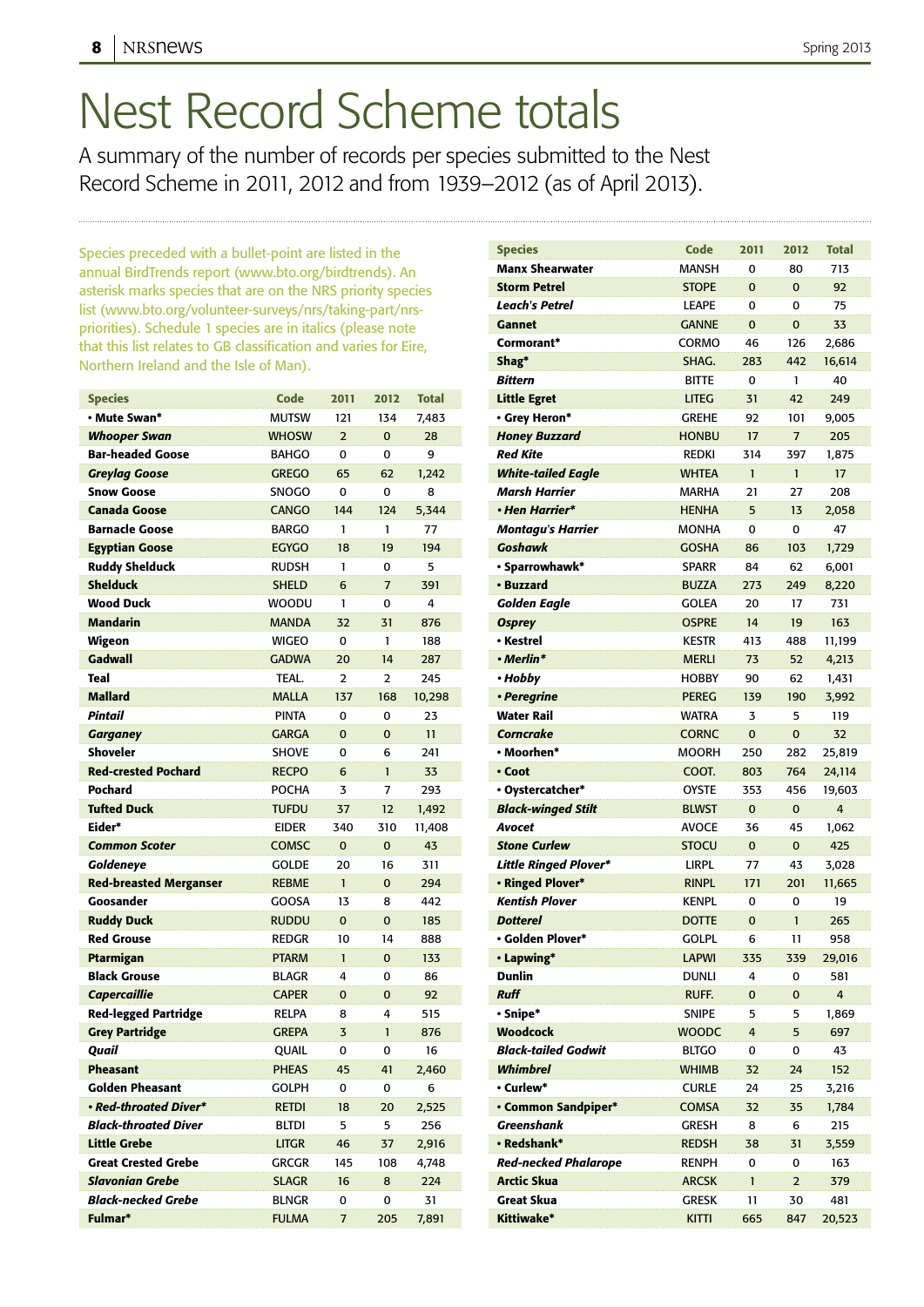| <b>Species</b>                    | Code         | 2011           | 2012     | <b>Total</b> |
|-----------------------------------|--------------|----------------|----------|--------------|
| <b>Black-headed Gull*</b>         | <b>BLHGU</b> | 194            | 199      | 10,551       |
| <b>Mediterranean Gull</b>         | <b>MEDGU</b> | $\mathbf{1}$   | $\Omega$ | 51           |
| Common Gull*                      | COMGU        | 58             | 126      | 6,272        |
| <b>Lesser Black-backed Gull</b>   | <b>LBBGU</b> | 11             | 27       | 4,804        |
| <b>Herring Gull</b>               | <b>HERGU</b> | 65             | 84       | 7,909        |
| <b>Great Black-backed Gull</b>    | <b>GBBGU</b> | 9              | 15       | 3,518        |
| Little Tern*                      | <b>LITTE</b> | 95             | 67       | 7,289        |
| Sandwich Tern                     | <b>SANTE</b> | $\Omega$       | $\Omega$ | 1,814        |
| Common Tern*                      | <b>COMTE</b> | 108            | 110      | 9,046        |
| <b>Roseate Tern</b>               | <b>ROSTE</b> | 77             | 70       | 1,660        |
| Arctic Tern*                      | <b>ARCTE</b> | 5              | 967      | 14,366       |
| <b>Guillemot</b>                  | <b>GUILL</b> | $\overline{0}$ | 145      | 1,819        |
| Razorbill                         | <b>RAZOR</b> | 89             | 64       | 1,802        |
| <b>Black Guillemot</b>            | <b>BLAGU</b> | 32             | 29       | 1,902        |
| Puffin                            | <b>PUFFI</b> | $\Omega$       | 31       | 1,236        |
| <b>Rock Dove</b>                  | <b>ROCDO</b> | 51             | 63       | 1,008        |
| <b>Feral Pigeon</b>               | <b>FERPI</b> | 9              | 12       | 2,528        |
| • Stock Dove                      | <b>STODO</b> | 776            | 897      | 16,418       |
| • Woodpigeon                      | <b>WOODP</b> | 916            | 819      | 34,172       |
| <b>• Collared Dove</b>            | <b>COLDO</b> | 160            | 136      | 6,615        |
| • Turtle Dove                     | TURDO        | 12             | 19       | 2,120        |
| <b>Ring-necked Parakeet</b>       | <b>RINPA</b> | 4              | 3        | 154          |
| Cuckoo                            | <b>CUCKO</b> | 31             | 29       | 2,337        |
| • Barn Owl                        | <b>BAROW</b> | 1,947          | 2,289    | 22,480       |
| • Little Owl                      | <b>LITOW</b> | 150            | 146      | 3,318        |
| • Tawny Owl                       | <b>TAWOW</b> | 518            | 433      | 14,603       |
| Long-eared Owl                    | <b>LOEOW</b> | 17             | 17       | 901          |
| <b>Short-eared Owl</b>            | <b>SHEOW</b> | 6              | 8        | 442          |
| • Nightjar                        | <b>NIJAR</b> | 105            | 94       | 2,409        |
| <b>Swift</b>                      | <b>SWIFT</b> | 53             | 74       | 3,514        |
| Kingfisher                        | <b>KINGF</b> | 23             | 28       | 872          |
| <b>Wryneck</b>                    | <b>WRYNE</b> | $\Omega$       | $\Omega$ | 23           |
| <b>Green Woodpecker</b>           | <b>GREWO</b> | 10             | 10       | 583          |
| <b>· Great Spotted Woodpecker</b> | <b>GRSWO</b> | 132            | 118      | 3,171        |
| <b>Lesser Spotted Woodpecker</b>  | <b>LESWO</b> | 4              | 1        | 287          |
| • Woodlark                        | <b>WOODL</b> | 118            | 141      | 2,414        |
| · Skylark*                        | <b>SKYLA</b> | 67             | 77       | 8,958        |
| <b>· Sand Martin</b>              | <b>SANMA</b> | 585            | 557      | 7,442        |
| • Swallow                         | SWALL        | 3,066          | 2,710    | 83,705       |
| <b>House Martin</b>               | <b>HOUMA</b> | 169            | 128      | 11,705       |
| · Tree Pipit                      | trepi        | 76             | 66       | 2,296        |
| · Meadow Pipit*                   | <b>MEAPI</b> | 234            | 308      | 10,979       |
| <b>Rock Pipit*</b>                | <b>ROCPI</b> | 12             | 20       | 957          |
| · Yellow Wagtail*                 | <b>YELWA</b> | 17             | 14       | 1,142        |
| · Grey Wagtail*                   | <b>GREWA</b> | 85             | 129      | 7,148        |
| • Pied Wagtail*                   | <b>PIEWA</b> | 205            | 206      | 11,974       |
| · Dipper*                         | <b>DIPPE</b> | 414            | 525      | 12,936       |
| • Wren*                           | WREN.        | 165            | 353      | 18,375       |
| • Dunnock*                        | <b>DUNNO</b> | 305            | 480      | 33,585       |
| • Robin                           | <b>ROBIN</b> | 388            | 550      | 25,355       |
| Nightingale                       | <b>NIGAL</b> | 14             | 21       | 540          |
| <b>Black Redstart</b>             | <b>BLARE</b> | $\mathbf{1}$   | 3        | 187          |
| • Redstart*                       | <b>REDST</b> | 216            | 244      | 7,994        |
| • Whinchat*                       | <b>WHINC</b> | 55             | 94       | 2,752        |
| • Stonechat                       | STOCH        | 142            | 223      | 5,188        |
| • Wheatear*                       | WHEAT        | 42             | 62       | 4,366        |
| • Ring Ouzel*                     | rinou        | 36             | 73       | 2,026        |
| · Blackbird*                      | <b>BLABI</b> | 1,330          | 1,639    | 144,686      |
| Fieldfare                         | FIELD        | 0              | 0        | 7            |
| • Song Thrush*                    | <b>SONTH</b> | 396            | 649      | 79,443       |

| <b>Species</b>             | <b>Code</b>  | 2011                    | 2012  | <b>Total</b> |
|----------------------------|--------------|-------------------------|-------|--------------|
| <b>Redwing</b>             | <b>REDWI</b> | 0                       | 2     | 129          |
| • Mistle Thrush*           | <b>MISTH</b> | 77                      | 73    | 8,765        |
| Cetti's Warbler            | <b>CETWA</b> | 3                       | 4     | 49           |
| <b>Grasshopper Warbler</b> | <b>GRAWA</b> | 30                      | 15    | 502          |
| Savi's Warbler             | <b>SAVWA</b> | 0                       | 0     | 4            |
| · Sedge Warbler*           | <b>SEDWA</b> | 93                      | 53    | 5,368        |
| <b>Marsh Warbler</b>       | <b>MARWA</b> | 0                       | 0     | 170          |
| · Reed Warbler             | <b>REEWA</b> | 1,095                   | 922   | 21,624       |
| • Blackcap                 | <b>BLACA</b> | 220                     | 266   | 4,906        |
| · Garden Warbler           | <b>GARWA</b> | 79                      | 62    | 2,579        |
| <b>Lesser Whitethroat</b>  | <b>LESWH</b> | 12                      | 9     | 1,038        |
| • Whitethroat*             | <b>WHITE</b> | 278                     | 143   | 7,423        |
| <b>Dartford Warbler</b>    | <b>DARWA</b> | 25                      | 25    | 625          |
| • Wood Warbler*            | <b>WOOWA</b> | 174                     | 113   | 3,220        |
| • Chiffchaff               |              |                         |       |              |
|                            | <b>CHIFF</b> | 257                     | 285   | 4,947        |
| • Willow Warbler*          | <b>WILWA</b> | 328                     | 377   | 15,086       |
| Goldcrest                  | GOLDC        | 8                       | 27    | 997          |
| <b>Firecrest</b>           | <b>FIREC</b> | $\mathbf 0$             | 5     | 14           |
| • Spotted Flycatcher*      | <b>SPOFL</b> | 169                     | 150   | 12,763       |
| • Pied Flycatcher*         | <b>PIEFL</b> | 1,211                   | 1,095 | 50,754       |
| <b>Bearded Tit</b>         | BEATI        | 4                       | 6     | 393          |
| • Long-tailed Tit          | <b>LOTTI</b> | 236                     | 378   | 8,061        |
| • Blue Tit                 | BLUTI        | 6,953                   | 6,621 | 150,586      |
| • Great Tit                | <b>GRETI</b> | 4,657                   | 4,918 | 106,757      |
| <b>Crested Tit</b>         | <b>CRETI</b> | 2                       | 3     | 471          |
| • Coal Tit                 | <b>COATI</b> | 79                      | 104   | 6,333        |
| <b>Willow Tit</b>          | <b>WILTI</b> | 26                      | 27    | 671          |
| • Marsh Tit                | <b>MARTI</b> | 54                      | 35    | 1,983        |
| • Nuthatch                 | <b>NUTHA</b> | 240                     | 261   | 5,585        |
| • Treecreeper              | <b>TREEC</b> | 57                      | 61    | 3,023        |
| <b>Golden Oriole</b>       | Golor        | 0                       | 0     | 42           |
| <b>Red-backed Shrike</b>   | <b>REBSH</b> | $\mathbf 0$             | 0     | 258          |
| • Jay                      | JAY          | 9                       | 25    | 1,711        |
| · Magpie*                  | <b>MAGPI</b> | 81                      | 70    | 8,709        |
| Chough                     | CHOUG        | 25                      | 25    | 1,111        |
| • Jackdaw                  | <b>JACKD</b> | 405                     | 460   | 11,383       |
| Rook*                      | ROOK.        | 92                      | 65    | 15,967       |
| <b>Hooded Crow</b>         | <b>HOOCR</b> | 77                      | 26    | 1,283        |
| • Carrion Crow*            | CROW.        | 104                     | 110   | 8,926        |
| • Raven                    | <b>RAVEN</b> | 95                      | 124   | 5,421        |
| • Starling*                | <b>STARL</b> | 245                     | 229   | 19,085       |
| • House Sparrow            | <b>HOUSP</b> | 406                     | 298   | 17,337       |
| · Tree Sparrow             | <b>TRESP</b> | 1,945                   | 1,943 | 38,264       |
| • Chaffinch*               | <b>CHAFF</b> | 352                     | 445   | 26,316       |
| • Greenfinch*              | <b>GREFI</b> | 94                      | 122   | 15,967       |
| · Goldfinch                | <b>GOLDF</b> | 114                     | 175   | 4,269        |
| Siskin                     | <b>SISKI</b> | 4                       | 13    | 119          |
| • Linnet*                  |              |                         |       |              |
|                            | <b>LINNE</b> | 326                     | 408   | 30,596       |
| Twite                      | <b>TWITE</b> | 1                       | 9     | 1,250        |
| • Redpoll*                 | <b>LESRE</b> | 12                      | 13    | 1,409        |
| Crossbill                  | <b>CROSS</b> | 5                       | 38    | 224          |
| • Bullfinch*               | <b>BULLF</b> | 95                      | 99    | 6,489        |
| Hawfinch                   | <b>HAWFI</b> | 9                       | 17    | 257          |
| <b>Snow Bunting</b>        | <b>SNOBU</b> | 0                       | 0     | 202          |
| • Yellowhammer*            | YELHA        | 120                     | 125   | 8,758        |
| <b>Cirl Bunting</b>        | <b>CIRBU</b> | 74                      | 0     | 673          |
| • Reed Bunting*            | REEBU        | 110                     | 142   | 8,865        |
| • Corn Bunting*            | <b>CORBU</b> | 130                     | 78    | 1,334        |
|                            |              |                         |       |              |
| <b>OVERALL TOTAL</b>       |              | 41,241 44,503 1,625,714 |       |              |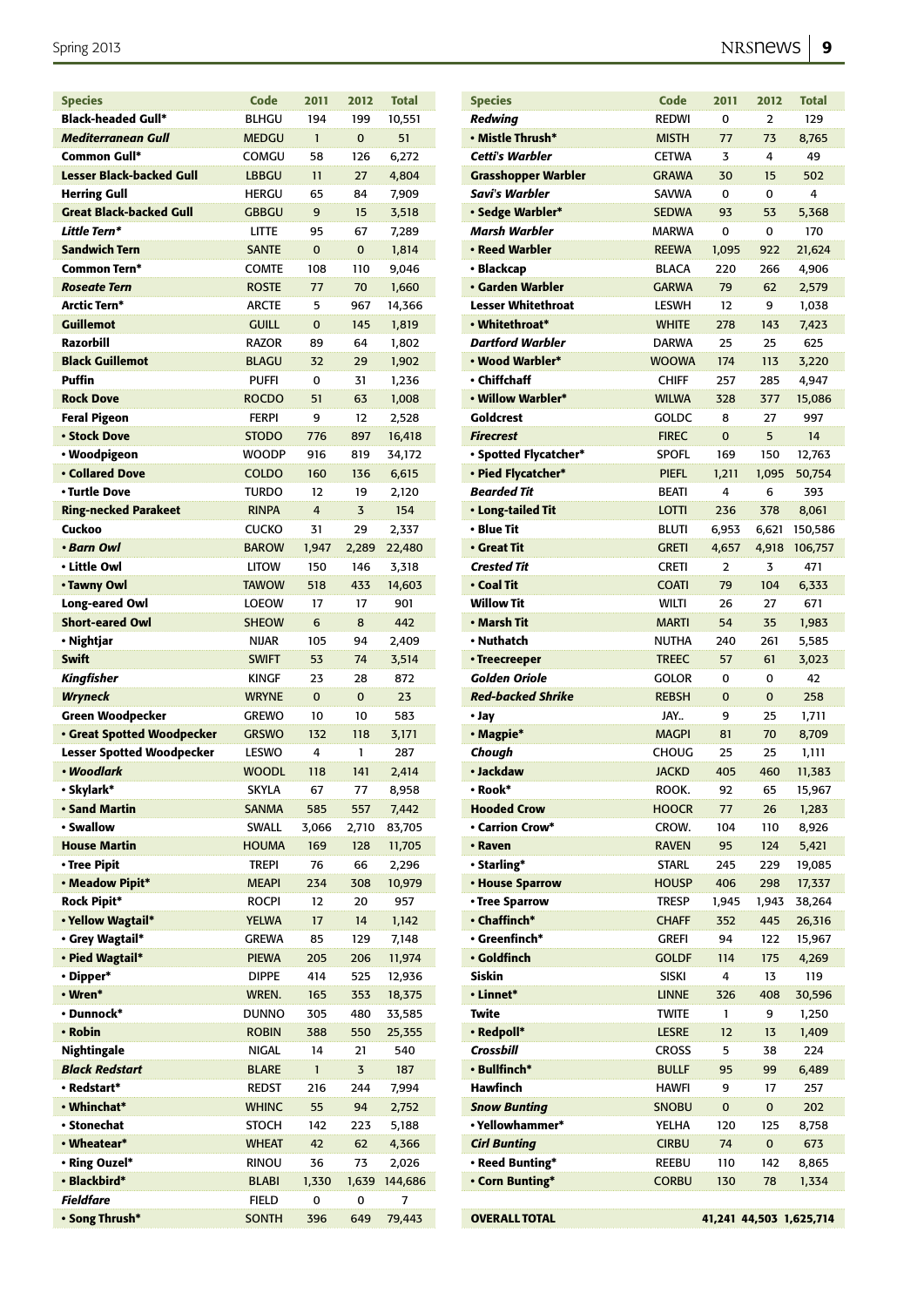## 2012 Top nesters

This regular section highlights the fieldwork feats of some of our busiest nest recorders, such as the trio of Mark Lawrence, Mark Penney and Dave Scott, who between them monitored 116 Meadow Pipit nests in Devon in 2012. It's important to note, however, that the largest overall contribution is made by recorders who monitor smaller numbers of nests at hundreds of sites across the country. A big thanks is due to all participants for their efforts.

### Recorders or groups who collected over 100 records in 2012

National Trust, Farne Islands 2,141 • Brides, Bridge & Dinsmore 1,131 • Merseyside Ringing Group 935 • Bowden, Ball & Sheppard 799 • Thetford Forest Ringing Group 671 • Lawrence, Penney et al 669 • Birklands Ringing Group 650 • East Dales Ringing Group 506 • Thomas Dewdney 466 • David Warden 462 • Stephen Carter 433 • Ron Louch & Dave Thompson 431 • South Manchester Ringing Group 413 • John Brook 408 • Arden Ringing Group 407 • South West Pied Flycatcher Monitoring Network 402 • South Derbyshire Ringing Group 397 • Short, Williams & Scott 378 • Nagshead RSPB Reserve 373 • Kevin Briggs 363 • Matt Prior 352 • Waveney Ringing Group 351 • Jonathan Lingard 345 • Sorby Breck Ringing Group 336 • Sarah West 332 • Geoff Myers 330 • Rutland Water Ringing Group 324 • Lancaster & District Birdwatching Society 320 • Newbury Ringing Group 319 • Gwent Wildlife Trust 318 • Peter Roe 317 • David Oliver 304 • Suffolk Community Barn Owl Project 301 • Rye Meads Ringing Group 299 • David Myers 292 • Northumbria Ringing Group 288 • Mid Lincolnshire Ringing Group 287 • Keith Seaton 286 • Allan Hale 283 • Stanford Ringing Group 273 • Frank Mawby 273 • Philip Harris 267 • David Coker 265 • Paul Robinson 255 • Robert Batty 254 • John Lloyd 247 • North-west Norfolk Ringing Group 239 • Neil Lawton 237 • Nunnery Ringing Group 236 • Jan Pritchard 232 • Bob & Rob Swann 224 • Simon Taylor 208 • Sarah & Philip Bone 203 • Rye Bay Ringing Group 202 • George Candelin 198 • Derek Holman, Karl Ivens & Andy Glover 194 • John Walshe 193 • Edward Cowley 193 • Dartford Ringing Group 187 • Jerry Lewis 183 • Sean Morris 183 • Simon Cox 178 • Barrie Roberts 172 • South West Lancashire Ringing Group 171 • Robin Husbands 171 • Chew Valley Ringing Station 170 • Paul Slater 169 • Victor Giles 167 • Paul Fenwick 166 • Tim Ball 165 • Dave Garner 164 • John Hyde 163 • Gerald Murphy 161 • John Lawton-Roberts 159 • BIAZA Nest Recording Project 156 • Garry Barker 148 • Mike Netherwood & Mick Cook 148 • Jeremy Gates 148 • Manx Ringing Group 146 • Peter Rose 145 • Ronald Turkington 143 • Ian Spence 143 • Paul Roughley 142 • Colin Davison 142 • Jim Hodson 138 • Cwm Clydach RSPB Reserve 136 • David Keates & Melvyn Preston 132 • Bob Danson 131 • Adrian Scott 130 • Felicity Burge 130 • Anne Goodall 129 • Noel Fenwick & Julie Brigden 129 • Philip May 128 • Hugh Insley 127 • Mike Russell 127 • Paul Holness 126 • Graham Button & Richard Tomlinson 125 • Mark Grantham 125 • Wicken Fen Ringing Group 123 • Andy Webb 122 • Roger Peart 121 • Lowell Mills 121 • Reginald Lanaway 121 • Paul Cammack 121 • Geoff Pearce 120 • Kevan Brett 119 • Robert Stevens 115 • Southern England Kite Group 114 • Douglas Bowker 114 • Dave Hazard 114 • Tony Davis 113 • Treswell Wood IPM Group 109 • Michael Mac 108 • Michael Thomas 108 • Scott Jarvis 107 • Dawn Pickett 106 • Richard Taylor 105 • Charnwood Ringing Group 105 • Ian Archer 104 • David Blenkinsop 104 • Garth Lowe 104 • Lynn Ritchie 103 • Roy Sanderson 102 • Berkshire Downs Ringing Group 102 • Andrew Ramsay 102 • West Midland Bird Club Boddenham 102 • Mike Rogers 101 • Gary Pitt 100 • Gwyn Roberts 100 •



From left, Devon nest recorders Dave Scott, Mark Penney and Mark Lawrence, with NRS Organiser Carl Barimore.

#### Top 12 Bullfinch recorders in 2012

| <b>Recorder</b>                      | <b>Total</b>             |
|--------------------------------------|--------------------------|
|                                      |                          |
| Ron Louch                            | 15                       |
| <b>Brides, Bridge &amp; Dinsmore</b> | 10                       |
| David Oliver                         | 10                       |
| <b>West Pennines Nesting Group</b>   | 4                        |
| Lawrence, Penney et al               | $\mathcal{P}$            |
| <b>Eric Rothery</b>                  | $\overline{\phantom{0}}$ |
| Frank Mawby                          | $\mathcal{P}$            |
| <b>Adrian Scott</b>                  | $\mathcal{P}$            |
| John Brook                           | $\mathcal{P}$            |
| <b>Colin Davison</b>                 | 2                        |
| David Hindle                         | 2                        |
| <b>Allan Dawes</b>                   | $\mathcal{P}$            |

### Top 10 counties in 2012

| <b>County</b>          | <b>Total</b> |
|------------------------|--------------|
| Northumberland         | 2,855        |
| <b>Norfolk</b>         | 2,486        |
| Devon                  | 2,291        |
| Suffolk                | 1,927        |
| Lancashire             | 1,811        |
| Lincolnshire           | 1,663        |
| North Yorkshire        | 1.495        |
| Cheshire               | 1.334        |
| Gwent                  | 1.155        |
| <b>Highland Region</b> | 1.118        |

### Top 10 county Hirundine totals 2012

| <b>County</b>          | <b>Total</b> |
|------------------------|--------------|
| I eicestershire        | 367          |
| <b>North Yorkshire</b> | 270          |
| Dumfries & Galloway    | 198          |
| <b>Norfolk</b>         | 148          |
| Cheshire               | 115          |
| Northumberland         | 111          |
| Hampshire              | 106          |
| Derbyshire             | 105          |
| Devon                  | 96           |
| Suffolk                | 89           |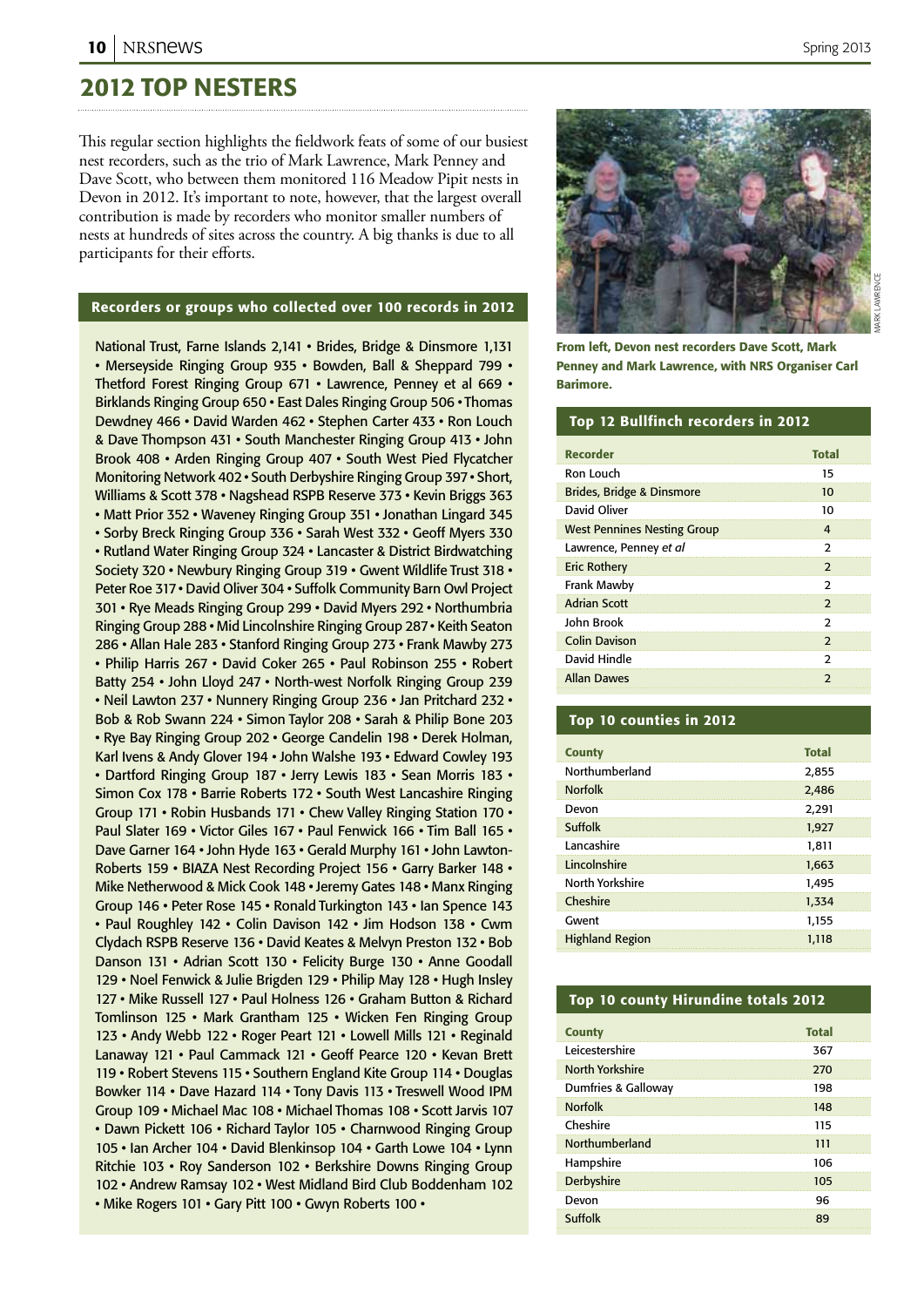## Outcome success

Blakeney Point is a National Nature Reserve on the North Norfolk coast. National Trust warden Edward Stubbings talks about how the reserve has become an important contributor to the Nest Record Scheme.

lakeney Point was donated to the National Trust in 1912 and a year later became home to a field station, established by University College, London (UCL). Consequently, the site has a rich history of ecological study, including the monitoring of nesting birds. In 1918, Canadian ornithologist William Rowan published a detailed article on Common Tern nesting ecology, *The Blakeney Point Ternery* and, since 1953, NT wardens have been submitting an annual report on breeding bird numbers and notes on nesting activity to the *Norfolk Bird and Mammal Report*.

However, it wasn't until 2008 that wardens began submitting nest records to the BTO. Things began slowly at first but really got going in 2011 with the help of Robert Morgen, a resident volunteer from Germany and a keen ornithologist and nest finder. That year, we took on monitoring a small heronry for the BTO Heronries Census, had

a look for Bittern nesting activity on Blakeney Fresh Marshes and managed to find and monitor four Skylark, three Meadow Pipit, and three Linnet nests, as well as an Oystercatcher nest, on the Point itself. Blakeney Point has high densities of ground-nesting passerines, particularly Meadow Pipit, although Skylark numbers have declined in recent years. The number of nest records we submitted for these Redand Amber-listed species made up 67%, 20% and 14% respectively of the Norfolk NRS totals for 2011.

One interesting, albeit tragic, record was that of a Linnet nest in an American Tree Lupin outside the iconic blue Lifeboat House, where the National Trust team live for up to seven months of the year. On 13 May, the bush was infested by the Lupin aphid *Macrosiphum albifrons* and the nest was abandoned with a clutch of three eggs.

As has been the case almost every year since 1912, Blakeney Point is



edward stubbings

Quite a clutch: seven Gadwall and 11 Partridge eggs in a Gadwall nest. Only the Gadwalls hatched.

## Blakeney Point nest record totals

|                      | 2011 | 2012           |
|----------------------|------|----------------|
| Gadwall              |      | $\overline{2}$ |
| Mallard              |      | 1              |
| Oystercatcher        | 1    | 31             |
| Avocet               |      | 1              |
| <b>Ringed Plover</b> |      | 18             |
| Redshank             |      | 7              |
| <b>Wood Pigeon</b>   |      | 1              |
| Skylark              | 4    |                |
| Swallow              |      | $\overline{2}$ |
| <b>Meadow Pipit</b>  | 3    | 12             |
| <b>Dunnock</b>       |      | 1              |
| Linnet               | 3    | 9              |
| <b>Reed Bunting</b>  |      | $\mathcal{P}$  |

manned throughout the spring and summer by a team of wardens and nest recording has now become part of our daily routine. A reserve nest log is kept, and any nests that reach egg-laying are transcribed into nest records for the BTO. Last year was even more successful than 2011; in addition to the Heronry and ground-nesting passerines, we began monitoring the nests of the declining Ringed Plover population on the Point, including trialling nest cameras to study predation. Moreover, a University of East Anglia student studying Oystercatchers agreed to complete nest records for all the nests he found. Undoubtedly the most interesting 2012 record involved a Gadwall, a Grey Partridge and a spot of egg dumping. On 18 June, a female Gadwall was flushed from a nest concealed in Marram grass. It was found to contain seven Gadwall eggs—just beginning to hatch—and 11 Grey Partridge eggs. Although seven Gadwall chicks were counted the next day, the partridge eggs got no further.

As wardens of Blakeney Point, we've found nest recording to be an interesting and fun part of our work and, given the importance of establishing long-term biological recording on reserves, and the BTO's need for detailed demographic data, we look forward to continuing with it into the future.

Follow the NT wardens' blog at http:// norfolkcoastnationaltrust.blogspot. co.uk/ for regular updates on their nest recording activities.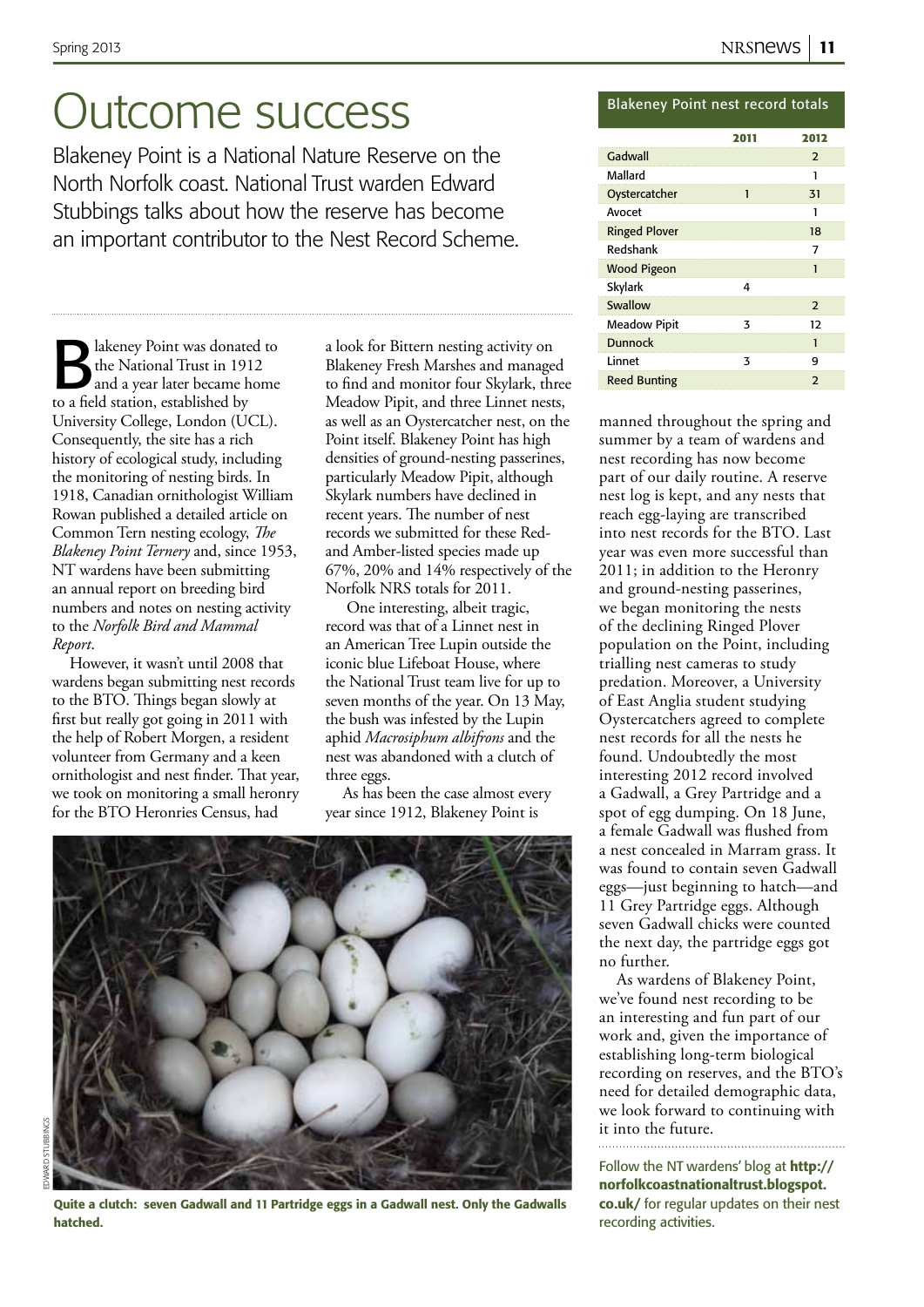## NRS SPECIES Spotlight



# Bullfinch bonanza

Long-time ringer, nest recorder, and the tutor for the annual NRS training course in Fife, David Oliver shares his recent experiences finding Bullfinch nests in a previously unexamined habitat on his local patch.

**Concentration** In Howe of Fife, I would<br>describe Bullfinch as a<br>concentrations in some areas. Until describe Bullfinch as a local breeding bird with 2011, I would find the occasional nest by cold-searching strips of mature Sitka spruce, where Bullfinches typically build on foliated lower outer branches, ones where there is a restricted space—a 'slot'—between the chosen branch and the one above. These nests were very often predated, especially in areas where Jays were active.

On 26 April 2011, I was sitting watching an area of low scrub where I was used to seeing Bullfinches in winter, feeding on the plentiful seeds available. Most of this scrub is a suckering, garden escapee variety of bush, rather like a dogwood but with thinner, multi-stems and small, dense, currant-like leaves that produce tight cover. As I watched, I was surprised to see a pair of Bullfinches appear and fly to the edge of the patch, the

female carrying nest material. She soon disappeared into the vegetation while the male sat piping on a nearby branch. Both birds then flew off and returned a short time later with more material. They were surprisingly bold and disregarded my fairly close presence. After marking the rough location, I left and stayed away until 6 May, when I searched for the nest and found the male sitting tight. Then on 11 May, the female was incubating and would not leave, despite my close inspection. Watching the nest site from a distance, I noted that changeovers always involved the incoming adult dropping into vegetation a way off and making its way unseen through the thick foliage; later feeding visits were just as furtive. By 19 May, five tiny chicks were in the cup and on 24 May I ringed them. An inspection on 31 May was remarkable—I heard strange begging calls coming from the nest and found a single remaining chick, ready





bto

A Bullfinch nest with a clutch of four eggs. Made from a twig cup with a straw and hair lining, Bullfinch nests tend not to disintegrate in winter, meaning that old nests can often be seen clearly in defoliated vegetation.

to fledge. Concerned that this chick had been abandoned, I checked again the next day and found the chick still in the nest but no longer calling. The following day it had fledged.

I monitored two more Bullfinch nests in the patch of scrub that season, each found by watching the adults building. Given its composition, cold searching the site without causing damage would have been difficult, and watching back the adults during incubation or feeding just as tricky, as noted earlier. All three nests were about a metre high in forks, just underneath the top canopy. Two were within six metres of each other and might have been the same pair. One nest was in a cup that had actually been started by a pair of Goldfinches! All three fledged young.

Buoyed by success in 2011, I made another concerted effort with Bullfinch the following season and managed to monitor 12 nests, finding the first on 29 April and the majority between 20 May and 3 July. Seven nests were found in the now familiar 'garden escapee' patch of scrub, three were in a patch of gorse, one in a Honeysuckle and a bonus nest was found in a dwarf conifer, two metres from the back door of a house in the middle of a village. Of those nests, three were unused (like many a Chaffinch nest that year), the gorse and honeysuckle nests all failed, the suburban nest was abandoned with five eggs, but the nests in the thick patch of scrub succeeded. Success for this species at least appears to rely on the habitat being extensive and dense. Interestingly, almost all the clutches of five that hatched in 2012 included an addled egg.

Despite several netting sessions, none of the Bullfinch fledglings ringed in the last couple of years have yet been recaptured.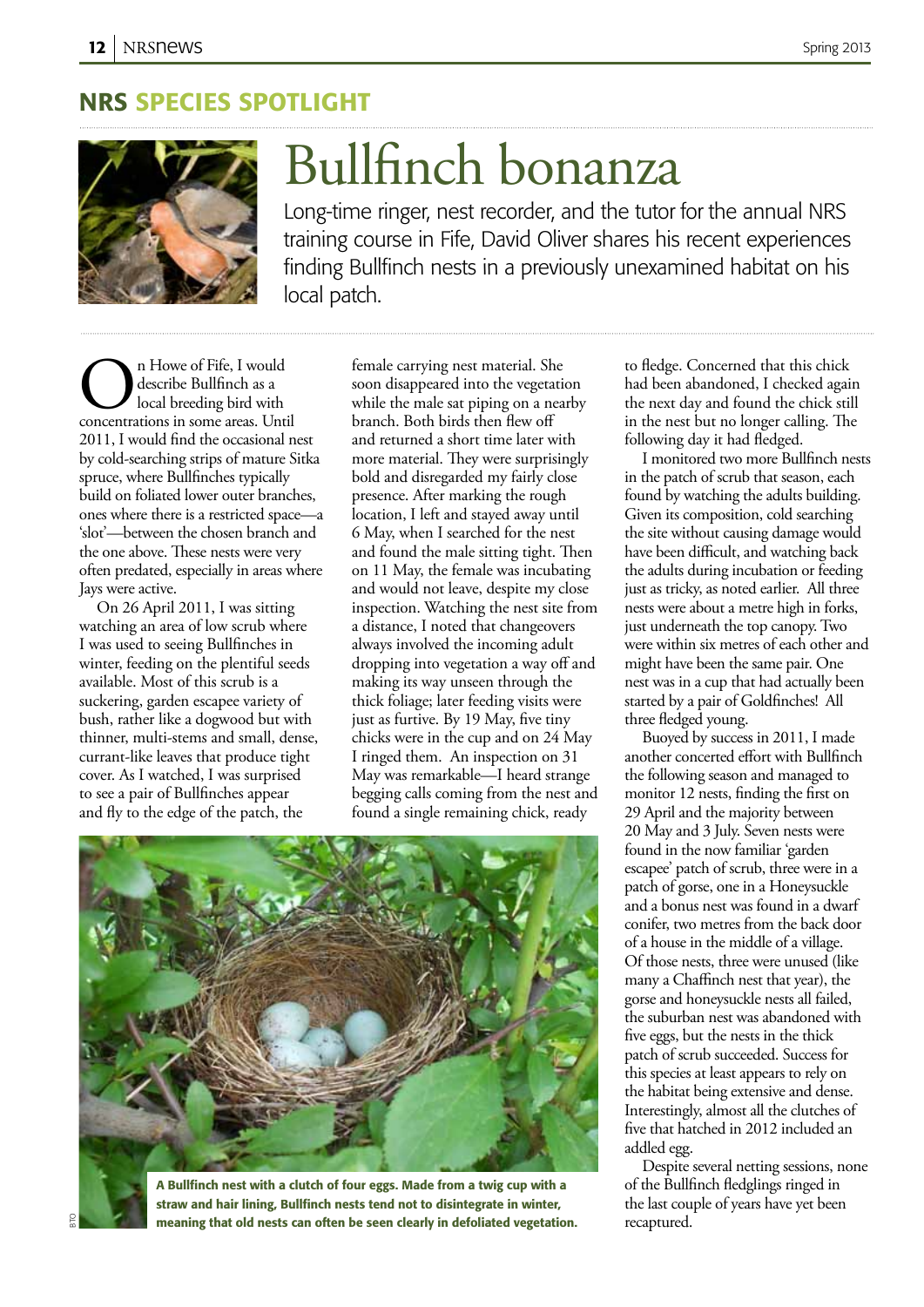# Monitoring Pigeons in the park

They may not be everyone's favourite bird, but Woodpigeons are a fascinating and relatively accessible study species. Paul Slater tells us about his ongoing project in Liverpool.

The 2012 season marked the<br>19<sup>th</sup> year of an ongoing study<br>into the breeding ecology of<br>suburban Woodpigeons in Liverpool,  $19<sup>th</sup>$  year of an ongoing study into the breeding ecology of Merseyside. The main study site is Sefton Park, a large (c 100 ha) area of Victorian-era parkland that is bounded by the densely built-up areas of Dingle, Toxteth and Wavertree to the west, north and east, and the suburban area of Mossley Hill to the south and south-east. Sefton Park resembles pastoral woodland, but with lawnmowers in place of cattle, and it has about 4,200 trees that provide plenty of nest sites for Woodpigeons, Lime and Holly being the preference. Generally, the birds appear to have a high tolerance of humans, spending less time away from their nests than is typical for the species, which may make for a lower predation rate. Grey Squirrels have colonised the area since the beginning of the study but they do not seem to have affected Woodpigeon breeding success, though they may compete with them for winter food, such as acorns and beech mast.

From mid June, I try to locate all Woodpigeon nests by searching thoroughly every two weeks until no more are found, usually in September/ October. While this means that a few early nests before June get missed, I found in the early years of the study that most Woodpigeon activity takes place between July and September. I monitor any accessible nesting attempts I find until they are finished, and any young that reach the right age I ring, with help from Merseyside Ringing Group.

So far, over the study period (1994–2012), 1,584 nests have been monitored at Sefton Park alone (c 85 per year) resulting in lots of data for the BTO and a write-up for *Bird Study* 



in 2001. In terms of analysis, it's been interesting to compare the suburban Sefton Park Woodpigeons with the rural populations studied by Ken Murton and Ian Inglis in the 1960s and 1990s respectively, and also the inner city London population studied by Stanley Cramp in the 1960s/70s. It turns out that the Sefton Park birds, while nesting at similar densities to rural populations (as high as 60 per km2 ), have been enjoying better breeding success because of higher hatching rates (perhaps reduced predation, as suggested above?). Moreover, the timing of breeding of Woodpigeons at Sefton Park is more similar to that of Murton and Inglis' rural study populations, where most activity is in July to September, than to that of Cramp's inner city population, where peak laying occured between April and June. This is probably because peak nesting activity at Sefton Park, as with rural populations, is tracking the maximum availability of arable food sources. From June, when nesting activity is at its peak, few Woodpigeons are actually seen feeding in the park, whereas large numbers are regularly observed following a flight line back and forth in the direction of the nearest arable fields, 6 km away. Furthermore,

LEFT: A Woodpigeon nest with three eggs—is the third an old egg from a previous brood? BELOW: Top ten 2012 NRS totals for Woodpigeon per county

| Merseyside                | 122 |
|---------------------------|-----|
| Gloucestershire           | 44  |
| Cleveland                 | 41  |
| <b>Lancashire</b>         | 39  |
| Warwickshire              | 32  |
| <b>Greater Manchester</b> | 31  |
| Fssex                     | 28  |
| South Yorkshire           | 22  |
| <b>Norfolk</b>            | 21  |
| Avon                      | 20  |

crops of dead birds—both adult and young—have been found to contain relatively large quantities of rape seed and wheat and barley grains.

Recoveries of Woodpigeons ringed at the study sites have come from all directions, mostly within 15 km of Sefton Park, although there have been four recoveries from over 100 km away! The majority of the recoveries so far have been birds shot in agricultural areas, mostly in summer, which reflects the shift in shooting activity in recent decades.

There is much still to be learnt about the Woodpigeon population in the UK. What is presently influencing numbers? Is shooting in the summer significantly affecting breeding success? What is the interaction, if any, between suburban, urban and rural populations? Also, what is happening in the autumn, when large numbers of high-flying Woodpigeons are seen making predominantly southerly flights? My own studies at Sefton Park and surrounding sites have so far lead me to conclude that UK population models should take account of the large numbers of birds in suburban habitats and their possibly higher breeding success.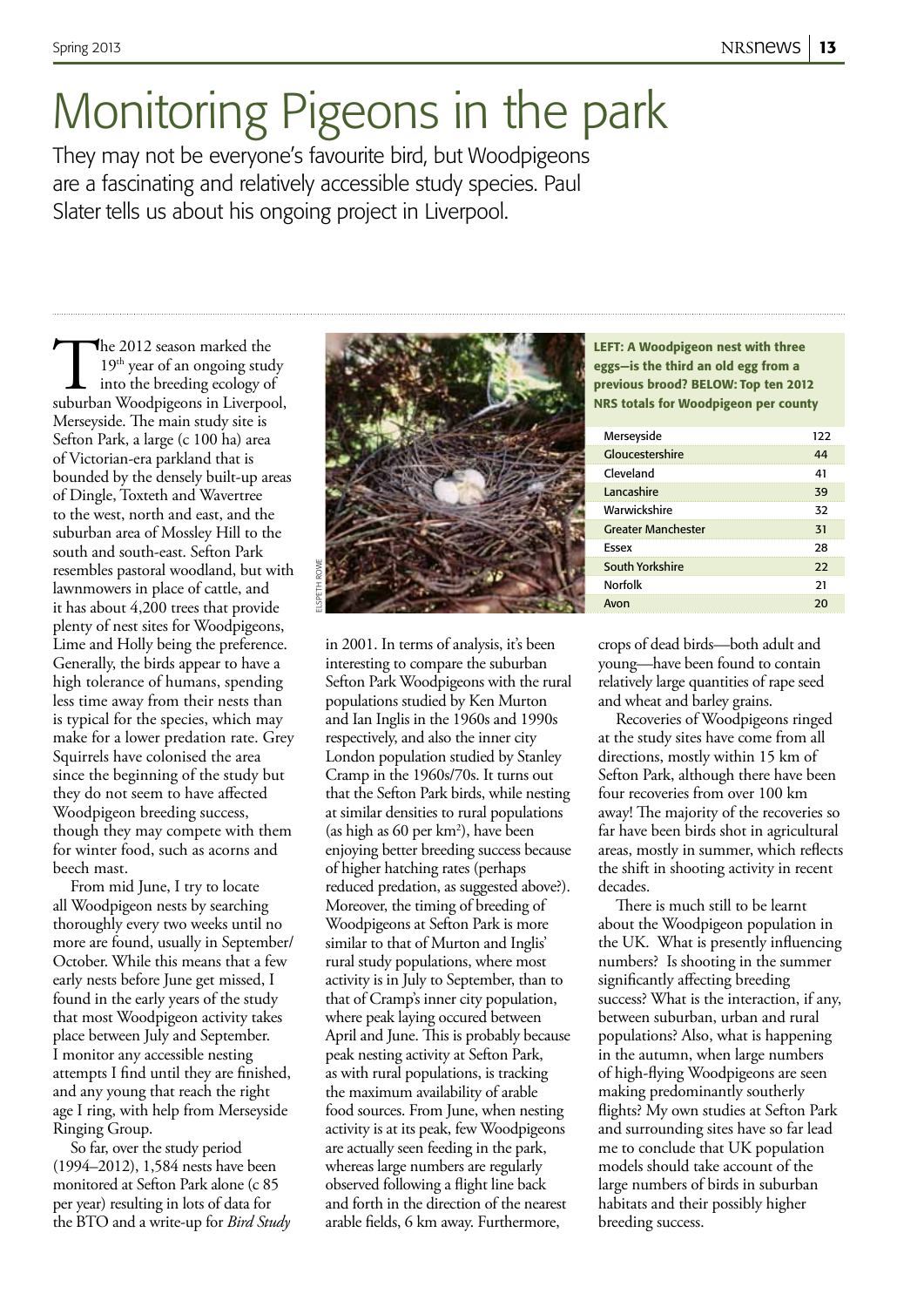## 2012: Our 'Big Year'

In 2012, an elite team comprising Kane Brides, Chris Bridge and Gillian Dinsmore set themselves an extreme nest recording challenge…

## Kane Brides, Chris Bridge and Gillian Dinsmore



The Kane Brides (left), Chris Bridge (right) and Gillian Dinsmore partnership find time to do some nest recording during a photoshoot

In 2011, the film 'The Big Year' was released, a story of three American birders competing to see the most bird species within 12 calendar n 2011, the film 'The Big Year' was released, a story of three American birders competing to see the months. That same year, as Hollywood stars Steve Martin, Jack Black and Owen Wilson went after ticks on the silver screen, three 20-somethings were planning something just as ambitious for Manchester, UK: a tale of early mornings and late evenings, many scratches and bites, leaky waders, lots of coffee and hours on end spent staring at a computer monitor. The 'Big Year' the newly formed Brides, Bridges and Dinsmore partnership had in mind was to complete 1,000 nest records in 2012.

We decided to form a nest recording partnership partly to ensure the continuation of several monitoring projects that Kane had been working on in the North West, including a Coot colour ringing project, Reed Warbler nest recording in Cheshire and Manchester, and Tree Sparrow box monitoring and colour ringing at

WWT's Martin Mere reserve. Kane was about to move to Gloucestershire and it became apparent that extra manpower would be needed for these projects to continue to receive the required attention.

So, our big year began with Kane in Gloucestershire, Chris completing his university degree at Bangor University, North Wales, and Gillian half-and-half at university in Stirling and doing her undergraduate dissertation on Reed Warblers in Manchester. All in all we were covering quite an area! Over the course of the 2012 breeding season, we would spend each working week on projects in our respective parts of the country, and then all meet up in Manchester each weekend, where we would continue finding and recording nests before going our separate ways for another week! All three of us approached our recording in different ways, dependent on our previous experience and the species that we were most interested in.



I was a 'newbie' to nest recording at the start of 2012, so meeting up at weekends was a great opportunity for me to learn from Kane and Chris about the entire nest recording process, including finding and recording open nests My weekdays were spent in Stirling and Stranraer, Scotland, where I recorded mainly

waterbirds, with a few passerines, waders and gulls thrown in for good measure. At weekends, I made the rather monotonous journey down to Manchester both to meet up with the guys for some nest finding lessons and to carry out fieldwork on a Reed Warbler study population for my dissertation. Of course, we made the odd visit to the pub too! When June came, I finished up at university for the year and became a full-time nester in Manchester.

I am very much looking forward to the 2013 season and spending more weekends nesting with my best friends. I honestly couldn't think of a better way to spend my time. Thanks to weekends spent colour-ringing, nest-recording and camera-trapping as part of my dissertation on Reed Warbler breeding ecology, I've totally fallen in love with the species and I yearn to hear their song again this May. I'm particularly excited about the coming season because I should start to get results from cameratrapping ringed pairs at the nest.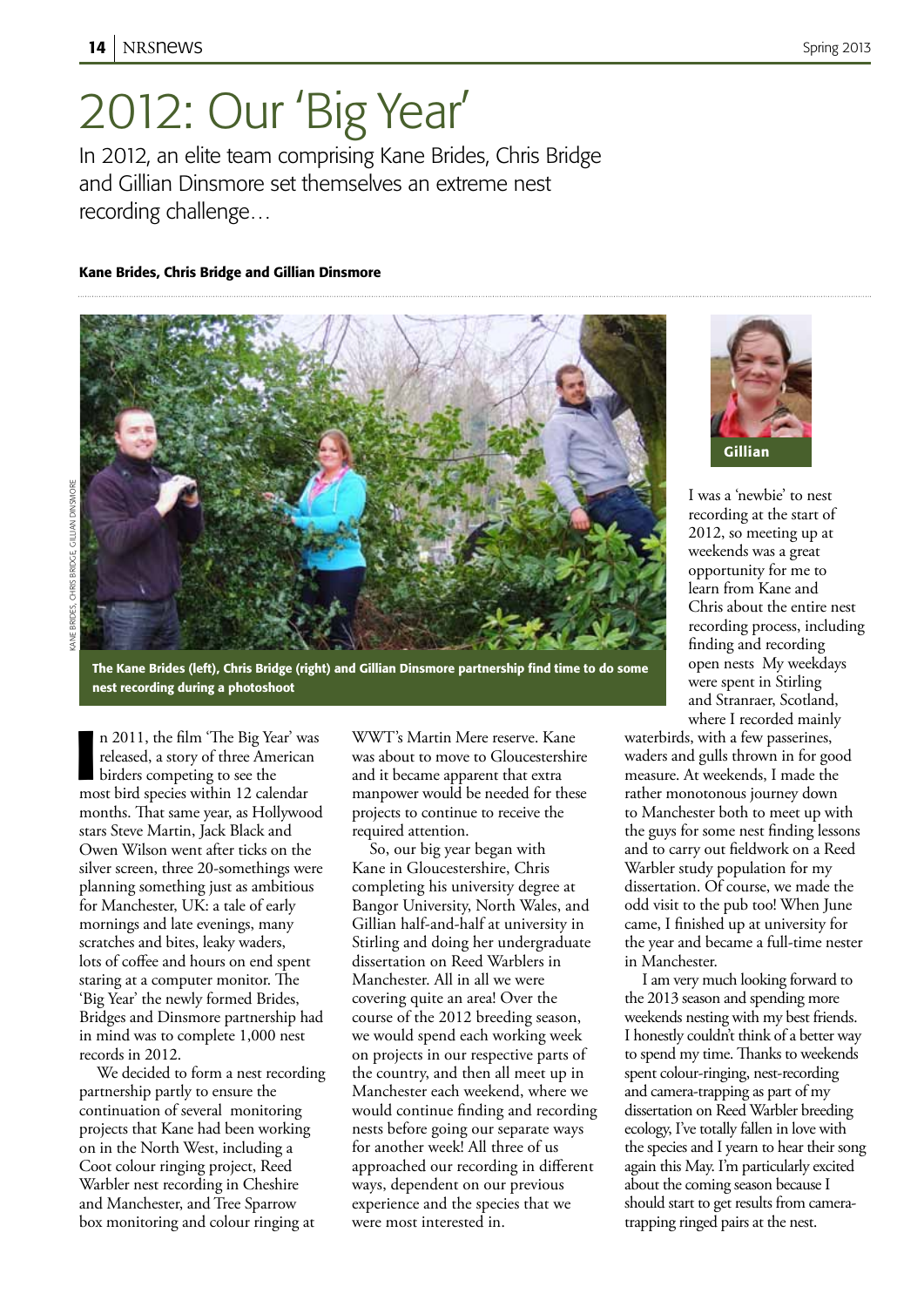of recording nests of Marsh Harrier, Avocet and Bullfinch is certainly hard to beat! Also very gratifying is the totals for some of our focal species, including the top three: Reed Warbler, Tree Sparrow and Woodpigeon (Fig 1). Best of all, our 'Big Year' ended on 1,131 nest records and we covered 80 species, of which 24 are on the BTO's priority

So what about the coming season? Well, we were asked whether the weather during 2012 'helped' us to record more nests, with high failure rates increasing the number that were built. So should we attempt to give it another go in 2013? If so let's just hope for some better weather



Juggling nest recording with completing the final year of my BSc Environmental Conservation Degree at Bangor University, including the

honours project and final exams, was certainly a challenge. I'd recently taken over a 46-year-old ringing project on Pied Flycatcher in North Wales and so carried out the bulk of my weekday nest recording at the project's two nest box sites. This produced 30 Pied Flycatcher nest records for the group, as well as 100 chicks ringed and 10 adults captured. I was also able to do some nest finding in upland

habitats including oak woodland with steep bracken covered slopes and rivers with pristine waterfalls. Monitoring nests of Redstart, Spotted Flycatcher and Wood Warbler became a weekly activity throughout the summer and I was also lucky enough to find and record several Ring Ouzel and Rock Pipit nests. Also in North Wales,

I monitored a Cormorant and Shag colony and several Kittiwake colonies that were not in the most accessible of places!



In the end, 2012 was a highly successful year for us, both in terms of getting our nest monitoring done and managing to fit in our fulltime work and

list.

along the way!

studies! Thanks to our partnership, we managed to keep up the various projects we were already involved with and do much more besides. It's hard to pick out just a few highlights; however, the excitement

As well as targeting a wide range of species, Kane, Chris and Gillian also continued with several singlespecies monitoring projects, including Woodpigeon (above) Tree Sparrow boxes (right) and Reed Warbler (far right)





## Brides, Bridge and Dinsmore number of nest records collected per species in 2012

| Mute Swan                  | 3              | Kittiwake                       | 49             | Wren                      | 11             | <b>Blue Tit</b>      | 91             |
|----------------------------|----------------|---------------------------------|----------------|---------------------------|----------------|----------------------|----------------|
| <b>Greylag Goose</b>       |                | Lesser Black-backed Gull        | $\overline{7}$ | <b>Dunnock</b>            | 16             | <b>Great Tit</b>     | 55             |
| Mandarin                   | $\overline{2}$ | <b>Herring Gull</b>             | 21             | Robin                     | 8              | <b>Coal Tit</b>      | 3              |
| <b>Mallard</b>             | 13             | <b>Great Black-backed Gull</b>  |                | <b>Redstart</b>           | 3              | <b>Willow Tit</b>    |                |
| <b>Tufted Duck</b>         | $\overline{2}$ | Common Tern                     | 14             | <b>Ring Ouzel</b>         |                | Nuthatch             | 3              |
| <b>Great Crested Grebe</b> | 3              | <b>Guillemot</b>                | $\overline{7}$ | <b>Blackbird</b>          | 54             | Jay                  |                |
| Cormorant                  | 102            | <b>Stock Dove</b>               | 7              | Song Thrush               | 16             | Magpie               | 2              |
| Shag                       | $\overline{2}$ | <b>Wood Pigeon</b>              | 113            | <b>Mistle Thrush</b>      |                | <b>Jackdaw</b>       | 27             |
| Grey Heron                 |                | <b>Collared Dove</b>            |                | Sedge Warbler             | $\mathcal{P}$  | Raven                |                |
| <b>Marsh Harrier</b>       |                | Cuckoo                          |                | <b>Reed Warbler</b>       | 124            | <b>Starling</b>      | $\overline{2}$ |
| Sparrowhawk                |                | <b>Barn Owl</b>                 | 5              | Blackcap                  | $\overline{2}$ | <b>House Sparrow</b> | 3              |
| <b>Buzzard</b>             | $\overline{2}$ | Tawny Owl                       | 4              | <b>Garden Warbler</b>     | $\overline{2}$ | <b>Tree Sparrow</b>  | 114            |
| Kestrel                    | 3              | <b>Great Spotted Woodpecker</b> | $\overline{a}$ | Whitethroat               | $\overline{2}$ | Chaffinch            | 10             |
| Moorhen                    | 22             | Swallow                         | 33             | <b>Wood Warbler</b>       | $\overline{2}$ | Greenfinch           | 10             |
| Coot                       | 38             | <b>House Martin</b>             |                | Chiffchaff                |                | Goldfinch            | 5              |
| Oystercatcher              | $\overline{4}$ | <b>Meadow Pipit</b>             |                | <b>Willow Warbler</b>     | 6              | Linnet               | 4              |
| Avocet                     | 2              | <b>Rock Pipit</b>               |                | Goldcrest                 | $\mathcal{P}$  | <b>Bullfinch</b>     | 10             |
| <b>Ringed Plover</b>       |                | <b>Grey Wagtail</b>             | 3              | <b>Spotted Flycatcher</b> |                | <b>Reed Bunting</b>  | 5              |
| Lapwing                    | 4              | Pied Wagtail                    | 4              | Pied Flycatcher           | 29             |                      |                |
| <b>Common Sandpiper</b>    |                | <b>Dipper</b>                   | 2              | Long-tailed Tit           | 8              | <b>Total</b>         | 1,131          |